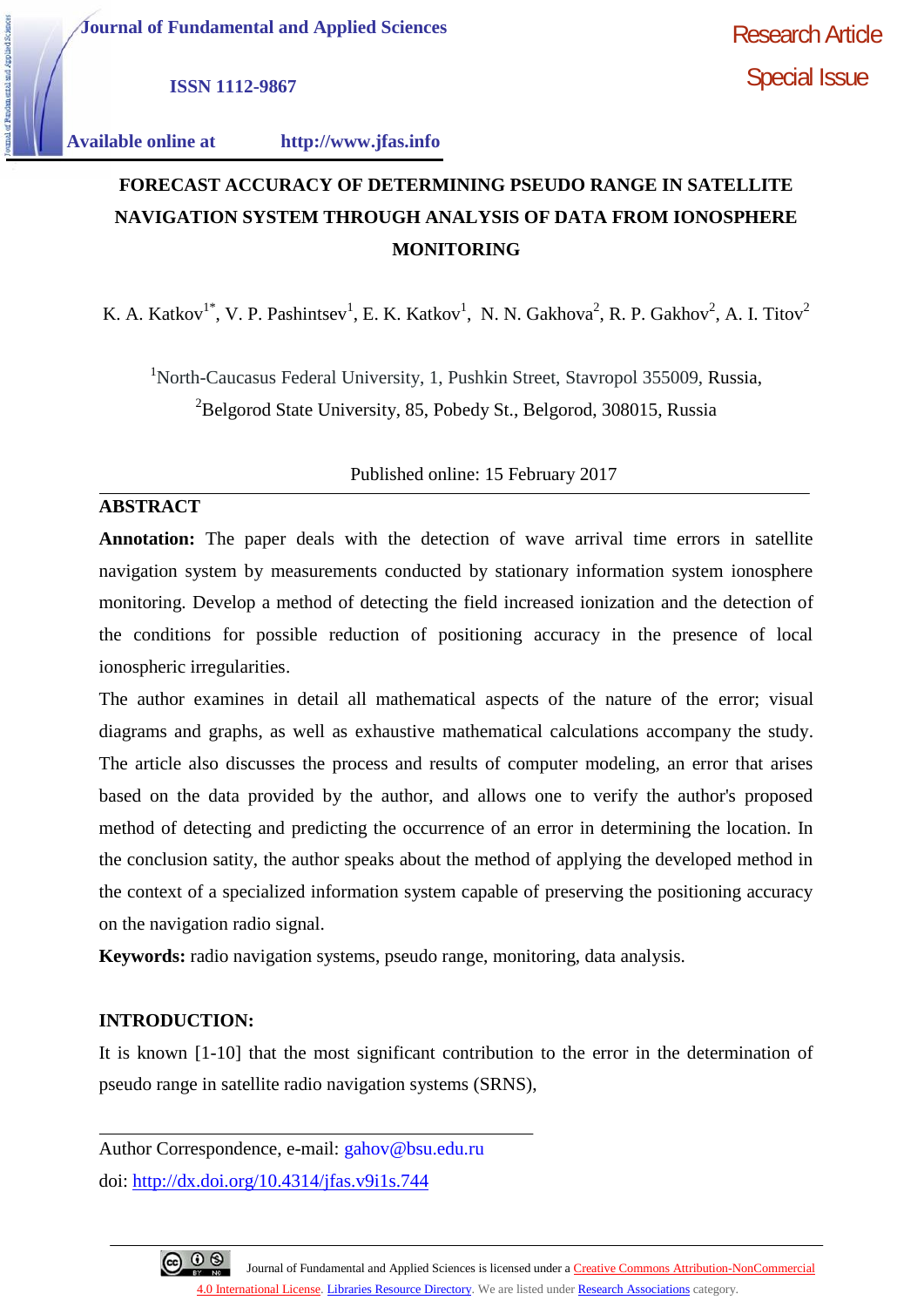Occurring in the propagation distribution the navigation radiosignal (NRS) the arises from ionosphere. Particularly high uncertainty arises in the creation of artificial ionospheric formations (AIF). In [2-8] has shown that under the influence of a powerful short-wave radiation in the ionosphere it is heated, which in turn gives rise to such AIF in the local area. These areas of increased ionization (AII) are characterized by the presence of inhomogeneities of electron concentration (EC), which are aligned along geomagnetic lines. The transverse dimension of irregularities can vary in a very wide range of from 0.1 m to several hundred km. As a result, occurrence of AIF increase the diffraction properties of the ionosphere. This leads to the appearance of fading signals. In the case of simple transfer fading signals are general, and when transmitting broadband signals can be deeper - frequency-selective nature. This is due to the constriction transionospheric coherence bandwidth of the communication channel. Consequently, the noise immunity of the SRNS using wideband signals at AIF will significantly decline.

The local nature of the AIF will lead to the fact that part of the NRS will pass through the disturbed ionosphere, and some through normal. In this case, increasing unequal pseudorange measurements. The extent of this depends on the NRSs unequal parameters and the disturbed ionosphere and AII sizes, positioning of navigational satellites (NS) and the users of navigational system.

It is known [2] that repeated increasing measurement errors pseudorange , even in one radio line will result in positioning errors, not satisfying the requirements of accuracy in the SRNS. In this case the user has no information about the status of transionospheric link and navigation consumer equipment (NCE) does not excludes constellation NS, which the signal enters the AIF, as a signal of incorrect status of NS, in the navigation message is missing.

In this connection it is necessary to have reliable information about the state of the ionosphere and its effects on the characteristics of radio signals passing through it. This can help the results obtained in [9]. According to that, the creation of an information system (IS) of monitoring ionosphere could help to determine the presence and approximate coordinates of the AII. Next there is a problem of practical use of this information. The purpose of this article is to develop methods to prediction the error in determining the pseudorange in case of AIF, and making recommendations to consumers for accurate positioning in terms of occurrence of artificial ionospheric disturbances.

**Formulation of the problem.** Assume that, in the ionosphere occurs a local region of increased ionization, passing through which NRS is distorted up to the occurrence of frequency selective fading (FSF). It is required to determine the presence of the field with increased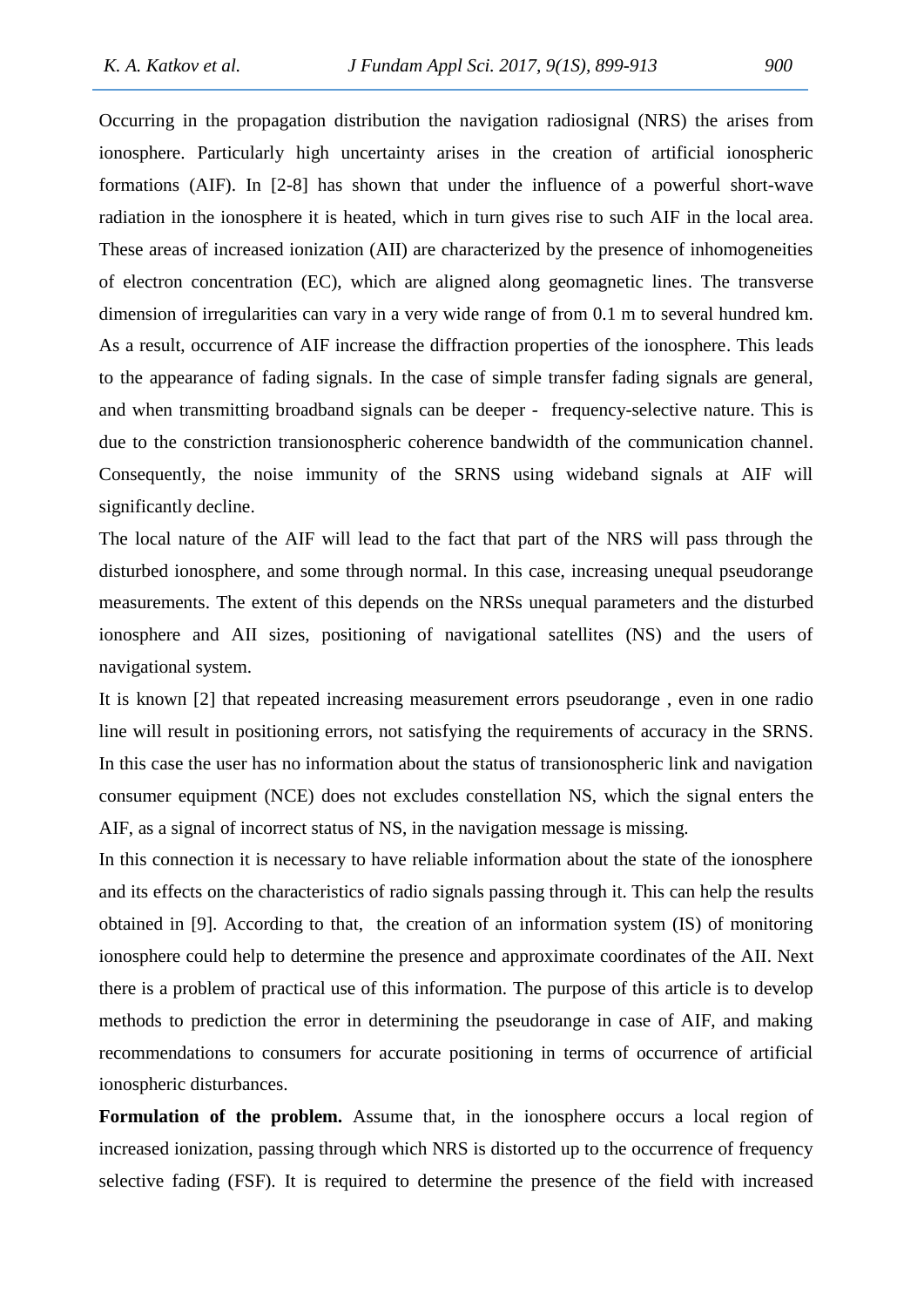ionization in the ionosphere, to give a forecast error in determining the pseudorange radio links in those that will be used by the consumer for session to searching location. This demands processing large amounts of data, as it required make recommendation for session to searching location for huge amount of customers.

## **METHODS**

It is known [1-10] that the positioning error depends mainly on the error determination of pseudorange of each of the RNS operating constellation and geometry factor GDOP. If at least one NS falls in the range of AIF and subjected to FSF, positioning error repeatedly increases [2]. With an increasing number of radio navigation signals error in determining the spatiotemporal coordinates of the consumer increasing beyond the allowable values. The accuracy of location determination is directly proportional to the accuracy of determining pseudoranges to all NS of selected constellation. In turn, the error in determining the pseudorange to the NS ( $\uparrow$ <sub>n</sub>) ) is directly proportional to the error tracking a radio signal arrival time ( $\uparrow$ <sub>†</sub>) and is given by sphere, to give a forecast error in determining the pseudorange radio links<br>used by the consumer for session to searching location. This demands<br>ounts of data, as it required make recommendation for session to searching<br>o of the RNS operating constellation and geometry factor GDOP. If at least<br>ange of AIF and subjected to FSF, positioning error repeatedly increases<br>ing number of radio navigation signals error in determining the spatio-<br>of

$$
\dagger_p = \cdot \dagger_t \,. \tag{1}
$$

The value for time tracking error  $(\dagger)$  will determine the standard deviation (SD) signal phase fluctuations ( $\uparrow$ <sub>(s</sub>), arising during the passage of the NRS by from AII [9]. In this case we can assume that in the conditions of strong ionospheric scintillation of signal arrival time tracking error will be of a provisional sum of error signal fluctuations ( $\uparrow$ <sub>15</sub>) and error in determining the time of arrival of the signal peak. 121. With an increasing number of radio navigation signals error in determining the spatio-<br>temporal coordinates of the consumer increasing beyond the allowable values. The accuracy of<br>olecation determination is directly

$$
\dagger_{\dagger} = \dagger_{\dagger s} + \dagger_{\dagger H} \tag{2}
$$

voltage at the output of the matched filter for the cases of arrival of the signals with a rectangular envelope and the same duration  $T_s$  and different energy  $E_{r1} > E_{r2}$ . If there is noise and different energy *E E r r* 1 2 . If there is noise all NS of selected constellation. In turn, the error in determining the pseudorange to the NS ( $\uparrow$ ,) is directly proportional to the error tracking a radio signal arrival time ( $\uparrow$ <sub>r</sub>) and is given by<br>  $\uparrow_p = -\uparrow,$  (1 casual and different from the true value at the error  $\uparrow$ <sub>t</sub> > 0 which is inversely proportional to The value for time tracking error  $(1, 2)$  will determine the standard deviation (SD) signal phase<br>fluctuations  $(1, g)$ , arising during the passage of the NRS by from AII [9]. In this case we can<br>assume that in the condit The value for time tracking error  $(1_1)$  will determine the standard deviation (SD) signal phase<br>fluctuations  $(1_{(s)})$ , arising during the passage of the NRS by from AII [9]. In this case we can<br>assume that in the condit in the case when the temporary signal fluctuations due to strong phase scintillations is not exists  $(\dagger_{1s} \approx 0)$ .In case of appearance of AIF and accompanying strong phase and amplitude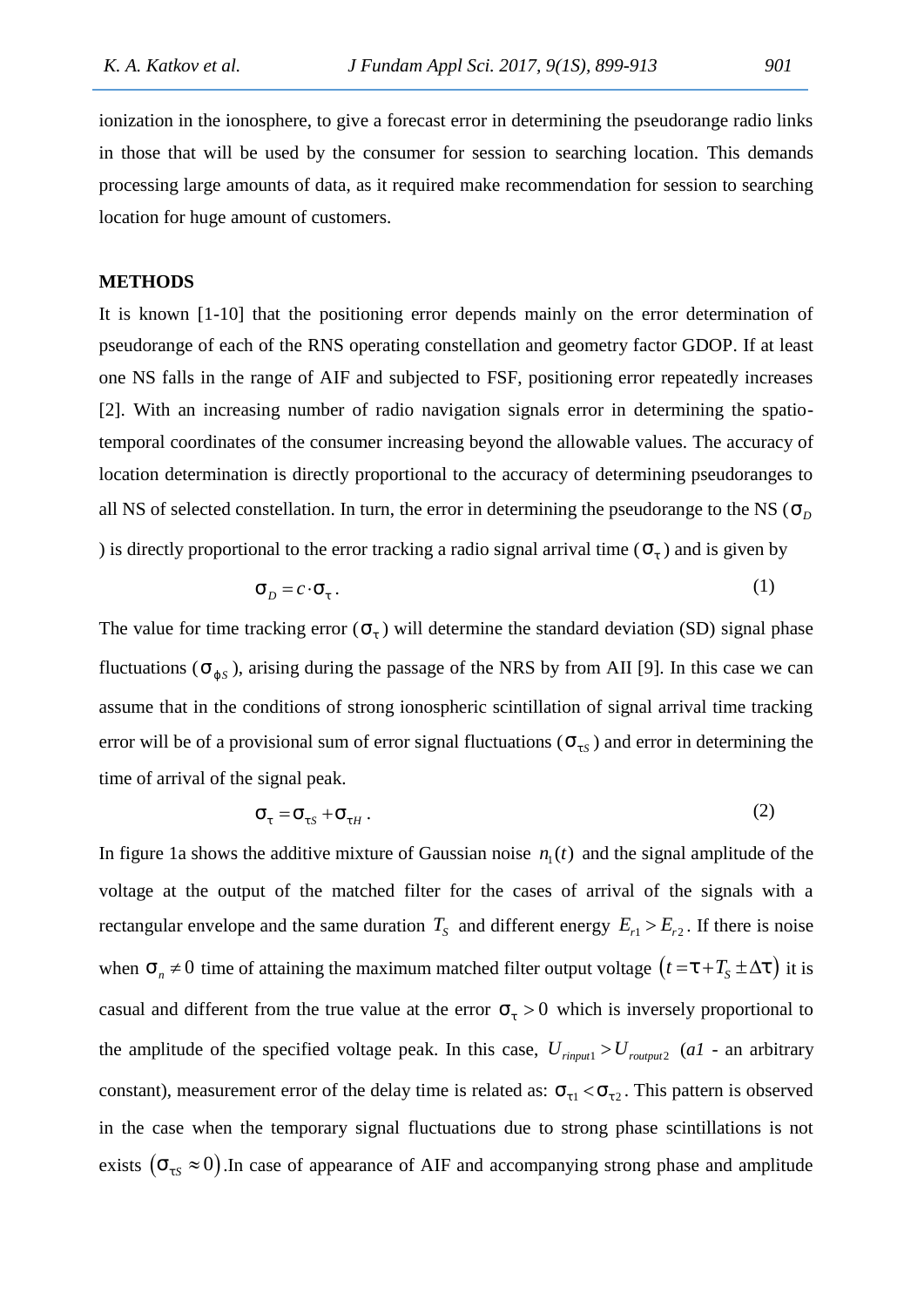scintillation signal will be subjected to a navigation frequency selective fading. As a result there will be a "smearing" of the matched filter response (Figure 1b), which is accompanied by *K. A. Katkov et al. J Fundam Appl Sci. 2017, 9(1S), 899-913* 902<br>
scintillation signal will be subjected to a navigation frequency selective fading. As a result<br>
there will be a "smearing" of the matched filter respons *K. A. Katkov et al. J Fundam Appl Sci. 2017, 9(1S), 899-913* 902<br>
scintillation signal will be subjected to a navigation frequency selective fading. As a result<br>
there will be a "smearing" of the matched filter respons  $T_{\rm g,}$  >  $T_{\rm g}$ ). In this case l - the reduction factor the maximum amplitude of the signal  $\mu_{\rm g}$  magnification signal duration at the output of the matched filter due to the input signal FSF.



**Fig.1.** Effect of changes in the matched filter output parameters on the measurement error increase delay time it a) the effect of the amplitude of the output signal of the peak; b) the effect of "spreading" and the displacement of the matched filter response when the signal FSF*.*

In addition, because of the strong phase fluctuations will occur a temporary fluctuation of the signal  $(\dagger_{1s} \neq 0)$ , which, according to [11], defined by the expression: ations will occur a temporary fluctuation of<br>
ined by the expression:<br>  $\frac{1}{2f} = \frac{1}{2f} \frac{s}{f_0}$ ,<br>
o signal.<br>
esignal phase fluctuations () according to [9]<br>
80,8*f*  $\frac{s}{f_0} + \frac{oblique}{\Delta N}$ .<br>
ctor with the dimension [m<sup>3</sup> rong phase fluctuations will occur a temporary fluctuation<br>
rding to [11], defined by the expression:<br>  $\uparrow_{ts} = \frac{\uparrow_{ts}}{2f} \frac{1}{f_0}$ ,<br>
navigational radio signal.<br>
d deviation of the signal phase fluctuations () according ase fluctuations will occur a temporary fluctuation of the<br>
1[11], defined by the expression:<br>  $\frac{1}{2f} \frac{1}{f_0}$ , (3)<br>
itional radio signal.<br>
ition of the signal phase fluctuations () according to [9,12]<br>  $\frac{1}{2f} \frac{80$ 

$$
\dagger_{1s} = \frac{1}{2f f_0}, \qquad (3)
$$

where  $f_0$ - frequency of navigational radio signal.

The value of the standard deviation of the signal phase fluctuations () according to [9,12] defined by the expression: defined by the expression:<br>  $\tau_{ts} = \frac{\tau_{ts}}{2f f_0}$ ,<br>
radio signal.<br>
f the signal phase fluctuations () according to<br>  $s = \frac{80.8f}{cf_0} \tau_{\Delta N}^{blique}$ .<br>
- factor with the dimension  $[m^3/s^2]$ ;

$$
\mathbf{\dot{T}}_{\{S\}} = \frac{80.8f}{cf_0} \mathbf{\dot{T}}_{\Delta N}^{oblique} \,. \tag{4}
$$

Where c - speed of propagation; 80.8 - factor with the dimension  $[m^3/s^2]$ ;

*oblique*  $\mathbf{h} \circ \mathbf{v}$  $\frac{1}{N}$   $\frac{oblique}{N}$  – the standard deviation of the integral electron concentration (EC) in the ionosphere oblique radio. ons win ocean a temporary intertation of the<br>
d by the expression:<br>  $\frac{1}{2f} \frac{f_s}{f_0}$ . (3)<br>
ignal.<br>
gnal phase fluctuations () according to [9,12]<br>  $\frac{8f}{f_0} + \frac{oblique}{\Delta N}$ . (4)<br>
r with the dimension [m<sup>3</sup>/s<sup>2</sup>];<br>
integ ing to [11], defined by the expression:<br>  $\tau_{1s} = \frac{1}{2f} \frac{f_s}{f_0}$ . (3)<br>
avigational radio signal.<br>
deviation of the signal phase fluctuations () according to [9,12]<br>  $\tau_{1s} = \frac{80.8f}{cf_0} + \frac{\phi blgure}{\Delta t}$ . (4)<br>
ation; 80. *Г p L hГ p*  $\tau_{\xi s} = \frac{80,8f}{cf_0} \tau_{\Delta v}^{oblique}$ . (4)<br>
gation; 80.8 - factor with the dimension [m<sup>3</sup>/s<sup>2</sup>];<br>
leviation of the integral electron concentration (EC) in the<br>
g to [9; 13] defined by the expression:<br>  $\frac{objique}{df} = \tau_{\Delta v_r} \sqrt{L$ 

Value of  $\uparrow_{\Delta N}^{oblique}$  according to [9; 13] defined by the expression:

$$
\uparrow_{\Delta N}^{oblique} = \uparrow_{\Delta N_T} \sqrt{L_0 h \ \sec \Theta} \frac{(p/2 - 1/2)}{\sqrt{f} \ (p/2 - 1)}.
$$
 (5)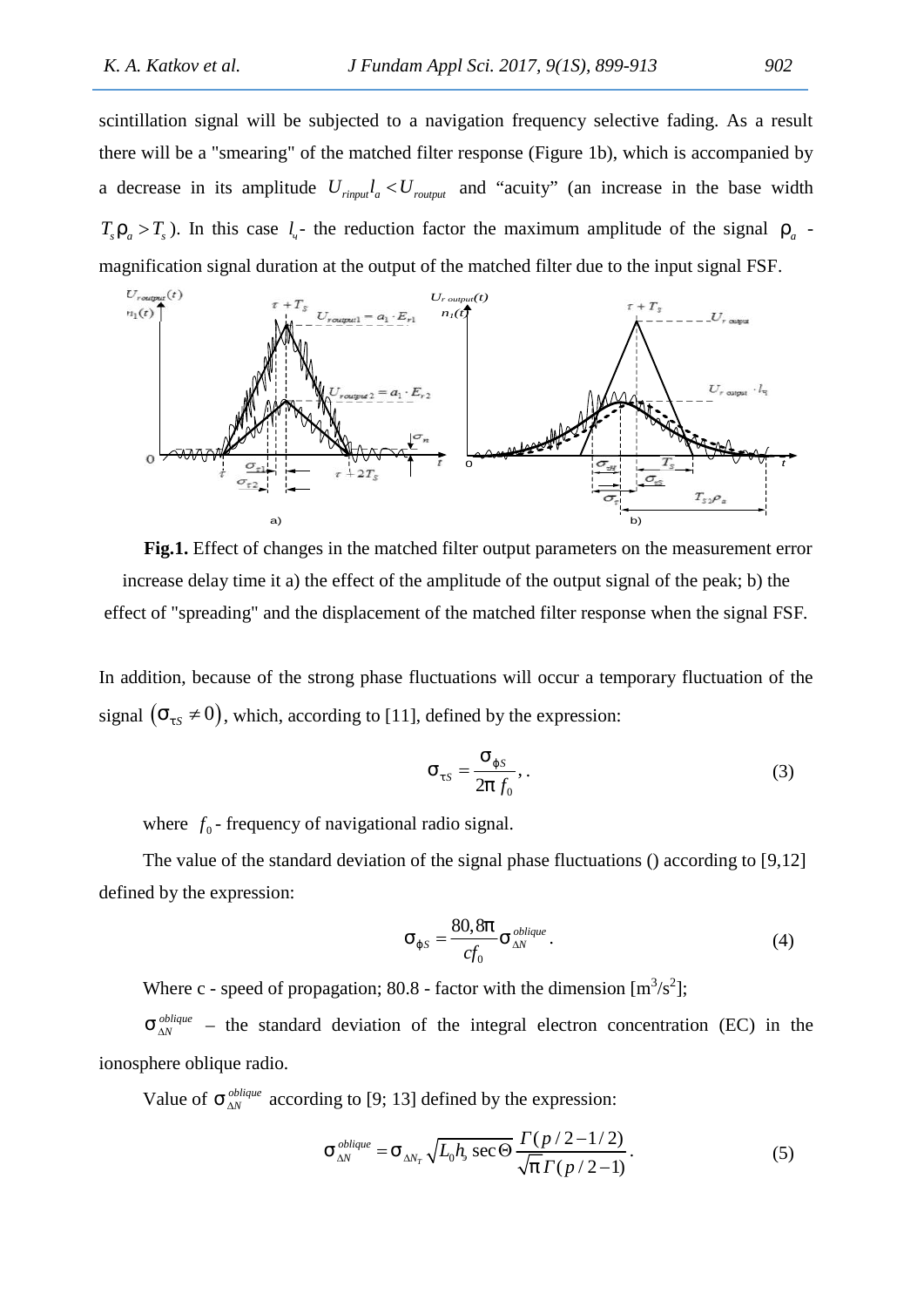Where  $\mathsf{T}_{\Delta N_T}$  – the standard deviation of the fluctuations of the electron density in the ionospheric irregularities;  $L_0$  – the maximum size of ionospheric irregularities;  $h$  – equivalent to the thickness of the ionosphere (500 km);  $\Theta$  - zenith angle of navigation satellites; *p* phase spectral index. Using the expression (5) to determine the value of  $\uparrow_{\Delta N_{\tau}}^{oblique}$  is rather difficult, as not known in advance of the index p, the values of  $L_0$  and h values is taken approximately. At the same time there are technical means to carry out a number of measurements that eliminate this uncertainty. Thus, the instrument "NovAtel GPS-6", set in the North Caucasus Federal University, measures the value directly on the propagation way of navigational radio signal. These measurements allow, according to (4) and (3) to receive the time value signal fluctuations  $(\dagger_{1s})$ . To estimate the maximum signal arrival time errors in determining the strengths and ionospheric disturbances arising in this frequency selective fading of the received navigation signal use the expression obtained in [14]. inical means to carry out a n<br>the instrument "NovAtel GPS-6",<br>value directly on the propagatic<br>ow, according to (4) and (3) to re<br>the maximum signal arrival time<br>pances arising in this frequency<br>ession obtained in [14].<br>cal means to carry out<br>
e instrument "NovAtel GF<br>
lue directly on the propare<br>
according to (4) and (3)<br>
maximum signal arrival<br>
ces arising in this frequ<br>
sion obtained in [14].<br>  $f \Delta F_k^2$ <br>  $\frac{1}{2}h^2$ <br>
example the ener f the fluctuations of the elect<br>m size of ionospheric irregularit<br>m);  $\Theta$  - zenith angle of navig<br>n (5) to determine the value<br>index p, the values of  $L_0$  and<br>are technical means to carry<br>v. Thus, the instrument "NovAtt fluctuations of the electron density in the<br>
of ionospheric irregularities;  $h$  – equivalent<br>
- zenith angle of navigation satellites;  $p$ -<br>
to determine the value of  $\uparrow_{\Delta N_T}^{oblique}$  is rather<br>  $p$ , the values of  $L_0$  an ximum size of ionospheric irregularities;  $h$  – equivalent<br>
00 km);  $\Theta$  - zenith angle of navigation satellites;  $p$ -<br>
ression (5) to determine the value of  $\uparrow_{\phi N_r}^{\phi Mijate}$  is rather<br>
f the index  $p$ , the values of  $L$ the fluctuations of the electron density in the<br>size of ionospheric irregularities;  $h$  – equivalent<br>i;  $\Theta$  - zenith angle of navigation satellites;  $p$ -<br>(5) to determine the value of  $\uparrow \frac{\phi blique}{\Delta N_f}$  is rather<br>dex p, t incomposity out a number of<br>s, the instrument "NovAtel GPS-6", set in the<br>levalue directly on the propagation way of<br>llow, according to (4) and (3) to receive the<br>e the maximum signal arrival time errors in<br>urbances arisi f the index p, the values of  $L_0$  and h values is taken<br>
here are technical means to carry out a number of<br>
rtainty. Thus, the instrument "NovAtel GPS-6", set in the<br>
measures the value directly on the propagation way of Example and value and value and value and value and value and value enterties allow, according to (4) and (3) to receive the estimate the maximum signal arrival time errors in erric disturbances arising in this frequency ments allow, according to (4) and (3) to receive<br>
estimate the maximum signal arrival time error<br> *Tic* disturbances arising in this frequency selec<br>
se the expression obtained in [14].<br>  $=\frac{\left(1+4\Delta F_0^2/f\Delta F_k^2\right)^{3/2}}{2f$ *f* the maximum signal arrival time errors in<br> *f* the maximum signal arrival time errors in<br> *frances* arising in this frequency selective<br>
pression obtained in [14].<br>  $F_0^2 / f \Delta F_k^2$ <br>  $f \Delta F_0^2 h^2$ <br>  $f^2 h^2$ <br>  $f^2 h^2$ <br> res the value directly on the propagation way of<br>
ents allow, according to (4) and (3) to receive the<br>
timate the maximum signal arrival time errors in<br>
disturbances arising in this frequency selective<br>
the expression obt

$$
t_{\pm H}^{2} = \frac{\left(1 + 4\Delta F_{0}^{2} / f\Delta F_{k}^{2}\right)^{3/2}}{2f\Delta F_{0}^{2}h^{2}}.
$$
 (6)

Where  $\Delta F_0$ - the width of the spectrum of NRS,  $h^2$  the ratio of the energy of the received NRS to noise power spectral density,  $\Delta F_k$ -lane communication channel coherence transionospheric defined as  $2f\Delta F_0^2 h^2$ <br>
NRS,  $h^2$  the ratio of the energy of the rece<br>
communication channel coherence transic<br>  $=\frac{f_0}{\frac{1}{2}\left(1+d_1^2/2\right)}$ .<br>  $\frac{2-3zh + h^2}{2}c^2 \sec^2 \Theta}{192f^2f_0^2L_0^4}$ .<br>
undary of the ionosphere to the recept F<sub>k</sub> - lane communication channel coherence to<br>  $\Delta F_k = \frac{f_0}{t_{\{s\}} \sqrt{2(1+d_1^2/2)}}$ .<br>  $\Delta F_k = \frac{f_0}{t_{\{s\}} \sqrt{2(1+d_1^2/2)}}$ .<br>  $\frac{2}{t_1^2} = \frac{(3z^2 - 3zh + h^2)c^2 \sec^2 \Theta}{192f^2f_0^2L_0^4}$ .<br>
Oper boundary of the ionosphere to the e ratio of the energy of the<br>ation channel coherence to<br> $\frac{1}{\sqrt{d_1^2/2}}$ ,<br> $\frac{1}{\sqrt{d_0^2}}$ ,<br> $\frac{1}{\sqrt{d_0^2}}$ ,<br> $\frac{1}{\sqrt{d_0^2}}$ ,<br> $\frac{1}{\sqrt{d_0^2}}$ ,<br> $\frac{1}{\sqrt{d_0^2}}$ ,<br> $\frac{1}{\sqrt{d_0^2}}$ ,<br> $\frac{1}{\sqrt{d_0^2}}$ ,<br> $\frac{1}{\sqrt{d_0^2}}$ ,<br> $\frac{(1+4\Delta F_0^2/f\Delta F_s^2)^{3/2}}{2f\Delta F_0^2 h^2}$ . (6)<br>
NRS,  $h^2$  the ratio of the energy of the received NRS<br>
communication channel coherence transionospheric<br>  $= \frac{f_0}{\frac{1}{t(s\sqrt{2}(1+d_1^2/2)})}$ . (7)<br>  $\frac{t^2-3zh+h^2}{192f^2f_0^2t_$  $\frac{1}{1+\mu} = \frac{(1+4\Delta F_0^2/f\Delta F_k^2)^{3/2}}{2f\Delta F_0^2 h^2}$ . (6)<br>
ctrum of NRS,  $h^2$  the ratio of the energy of the received NRS<br>  $\Delta F_k$  - lane communication channel coherence transionospheric<br>  $\Delta F_k = \frac{f_0}{f_{\{s\}}(2(1+d_1^2/2)})$  $f_{1H}^2 = \frac{(1 + 4\lambda F_0 / f)AF_s f}{2f \Delta F_0^2 h^2}$ . (6)<br> *f f h* F. Therefore is the ratio of the energy of the received NRS<br> *AF<sub>K</sub>* - lane communication channel coherence transionospheric<br> *AF<sub>K</sub>* - lane communication chann  $\int_{1H}^{2} = \frac{(1 + 4\Delta F_0^2 / f \Delta F_k^2)^{3/2}}{2f \Delta F_0^2 h^2}$ . (6)<br>
pectrum of NRS,  $h^2$  the ratio of the energy of the received NRS<br>  $\Delta F_k$  - lane communication channel coherence transionospheric<br>  $\Delta F_k = \frac{f_0}{\frac{1}{2\sqrt{2}(1 + d_1$ xpression obtained in [14].<br>  $\Delta F_0^2 / f \Delta F_k^2$ <sup>3/22</sup><br>  $2f \Delta F_0^2 h^2$  (6)<br>  $h^2$  the ratio of the energy of the received NRS<br>
nunication channel coherence transionospheric<br>  $f_0$ <br>  $\sqrt{2(1+d_1^2/2)}$  (7)<br>  $\frac{1+h^2}{2c^2 \sec^2 \Theta}$ ation signal use the expression obtained in [14].<br>  $\uparrow_{1H}^2 = \frac{(1 + 4\Delta F_0^2 / f\Delta F_k^2)^{3/2}}{2f\Delta F_0^2 h^2}$ . (6)<br>
ne spectrum of NRS,  $h^2$  the ratio of the energy of the received NRS<br>
sity,  $\Delta F_k$  - lane communication chan  $\frac{1+4\Delta F_0^2/f\Delta F_s^2\bar{f}^{3/2}}{2f\Delta F_0^2h^2}$ . (6)<br>
RS,  $h^2$  the ratio of the energy of the received NRS<br>
ommunication channel coherence transionospheric<br>  $\frac{f_0}{f_5\sqrt{2(1+d_1^2/2)}}$ . (7)<br>  $\frac{-3zh + h^2\bar{f}c^2\sec^2\Theta}{192f^2$ 

$$
\Delta F_k = \frac{f_0}{\frac{1}{1 + (s\sqrt{2(1 + d_1^2/2)}})}.
$$
\n(7)

Where:

$$
d_1^2 = \frac{\left(3z^2 - 3zh + h^2\right)c^2 \sec^2 \Theta}{192f^2 f_0^2 L_0^4},\qquad(8)
$$

where  $z$  - the distance from the upper boundary of the ionosphere to the reception point for vertical propagation (600 km). With regard to (4), (6), (7), the expression (2) becomes [6].

$$
\Delta F_k = \frac{f_0}{t_{\{s\}}sqrt{2(1+d_1^2/2)}},
$$
(7)  

$$
d_1^2 = \frac{(3z^2 - 3zh + h^2)c^2 \sec^2 \Theta}{192f^2 f_0^2 L_0^4},
$$
(8)  
from the upper boundary of the ionosphere to the reception point for 0 km). With regard to (4), (6), (7), the expression (2) becomes [6].  

$$
t_{\rm t} = \frac{t_{\{s\}}}{2f f_0} + \frac{1}{\sqrt{2f h^2} \Delta F_0} \left(1 + \frac{8\Delta F_0^2 t_{\{s\}}^2 (1 + d_1^2/2)}{f f_0^2}\right)^{3/4}.
$$
(9)  
ion (9) shows that the tracking error of the signal arrival time at the  
uit  $(t_{\rm t})$  it depends on the standard deviation of the phase fluctuations

Analysis of the expression (9) shows that the tracking error of the signal arrival time at the maximum selection circuit  $(\dagger)$  it depends on the standard deviation of the phase fluctuations of the received navigation signal ( $\uparrow$ <sub>(s</sub>). In turn,  $\uparrow$ <sub>(s</sub> value can be obtained by measuring the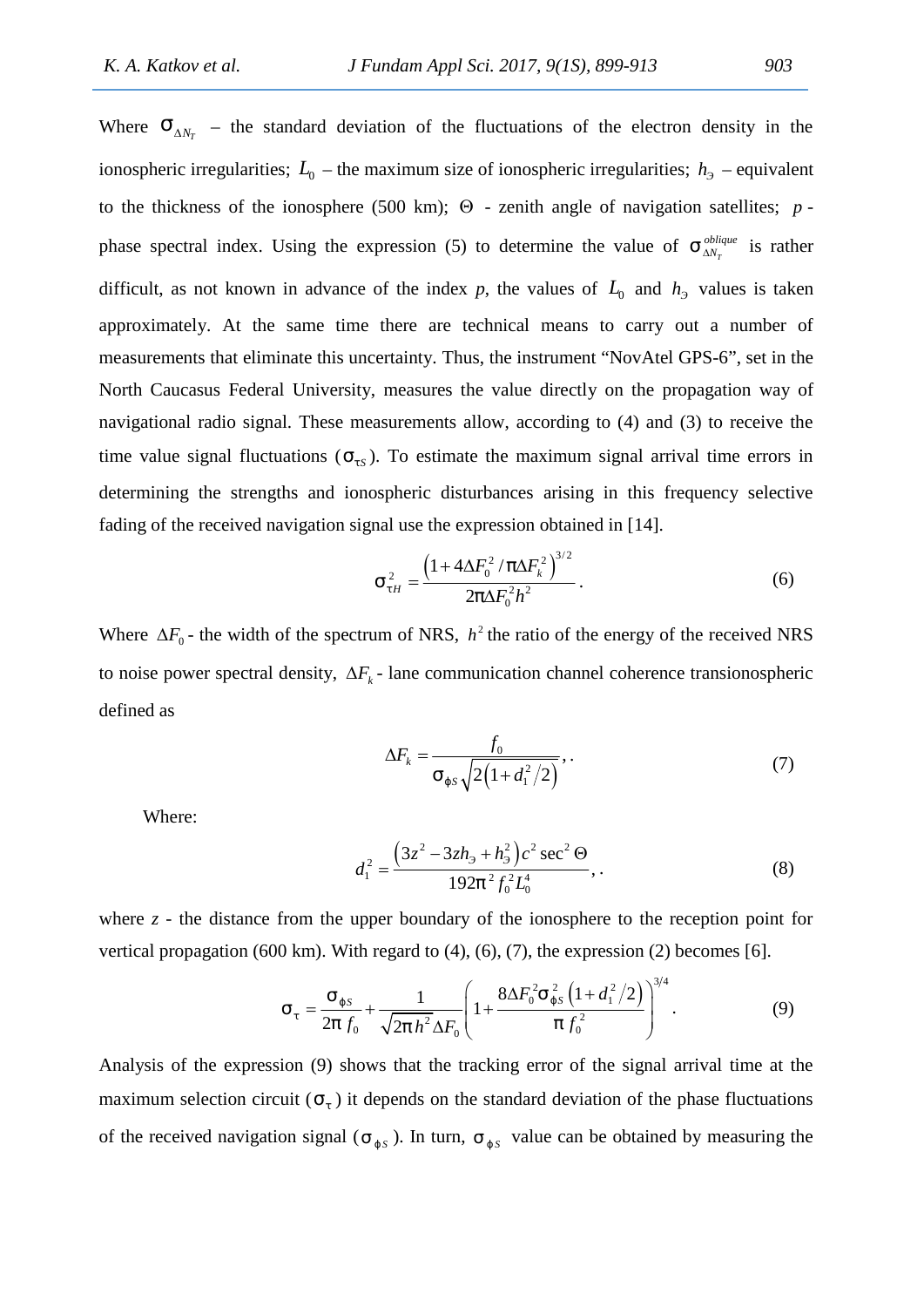standard deviation of the integral electron density concentration in the inclined in radio link (  $\uparrow_{\Delta N}$ ). In view of (4), the equation (9) takes the form:

.

*J Fundam Appl Sci.* 2017, 9(1S), 899-913 904  
\nof the integral electron density concentration in the inclined in radio link (4), the equation (9) takes the form:  
\n
$$
t_{\frac{1}{2}} = \frac{40.4}{f_0^2} \frac{1}{4} \frac{\pi}{\omega M} \left( \frac{1}{2} + \frac{8 \Delta F_0^2 f (80.8 \frac{\pi}{\omega M})^2 (1 + d_1^2/2)}{2f_0^4} \right)
$$
\n
$$
= \frac{40.4 \pi}{\omega M} \left( \frac{1}{2} + \frac{3 \Delta F_0^2 f (80.8 \frac{\pi}{\omega M})^2 (1 + d_1^2/2)}{2f_0^4} \right)
$$
\n
$$
= \frac{40.4 \pi}{\omega M} \left( \frac{1}{2} + \frac{1}{2} \frac{1}{2} \frac{\pi}{\omega M} \right)
$$
\n
$$
= \frac{40.4 \pi}{\omega M} \left( \frac{1}{2} + \frac{1}{2} \frac{\pi}{\omega M} \right)
$$
\n
$$
= \frac{40.4 \pi}{\omega M} \left( \frac{1}{2} + \frac{1}{2} \frac{\pi}{\omega M} \right)
$$
\n
$$
= \frac{40.4 \pi}{\omega M} \left( \frac{1}{2} + \frac{1}{2} \frac{\pi}{\omega M} \right)
$$
\n
$$
= \frac{40.4 \pi}{\omega M} \left( \frac{1}{2} + \frac{1}{2} \frac{\pi}{\omega M} \right)
$$
\n
$$
= \frac{40.4 \pi}{\omega M} \left( \frac{1}{2} + \frac{1}{2} \frac{\pi}{\omega M} \right)
$$
\n
$$
= \frac{40.4 \pi}{\omega M} \left( \frac{1}{2} + \frac{1}{2} \frac{\pi}{\omega M} \right)
$$
\n
$$
= \frac{40.4 \pi}{\omega M} \left( \frac{1}{2} + \frac{1}{2} \frac{\pi}{\omega M} \right)
$$
\n
$$
= \frac{40.4 \pi}{\omega M} \left( \frac{1}{2} + \frac{1}{2} \frac{\pi}{\omega M} \right)
$$
\n
$$
= \frac{40.4
$$

*J Fundam Appl Sci. 2017, 9(1S), 899-913* 904<br> *e* integral electron density concentration in the inclined in radio link (<br> *e* equation (9) takes the form:<br>  $\frac{40.4}{f_0^2} + \frac{b_{\text{M}}}{\Delta V} + \frac{1}{\sqrt{2f h^2} \Delta F_0} \left( 1 + \frac{8\$ Equation (10) establishes a relationship between the error of measurement of time of arrival of the navigational radio signal  $(\dagger)$  and the measured value of the standard deviation of the integral of the electron density in radio link ( $\uparrow_{\Delta N}^{oblique}$ ) in the propagation path navigation signal. In the expression (10) contains an element  $d_1^2$ , which in the same way as in  $\uparrow_{\Delta N}^{oblique}$ , a priori unknown value includes the maximum size of ionospheric inhomogeneities  $(L_0)$ . This introduces uncertainty in the use of the expression (10) to estimate error the time of arrival of navigational radio signal ( $\uparrow$ <sub>t</sub>).

To assess the impact of this uncertainty on the accuracy of the X was carried out computer simulations in which has been calculated dependence of the standard deviation of the signal arrival time error  $(\dagger)$  on the value of the standard deviation of the fluctuations of the electron density in the ionosphere inhomogeneities ( $\uparrow_{\Delta N}$ ) at different value of  $L_0$ . The maximum size of irregularities equal to  $L_0 = 100$  and  $L_0 = 1000$  were selected. Next it was calculated the dependence of the mean square deviation determining pseudoranges ( $\uparrow_D$ ) from the  $\uparrow_{\Delta N_T}$  to the same values of  $L_0$ . Calculations showed that the difference in the standard deviation determining pseudoranges for various values of  $L_0$  and the value of  $\tau_{\Delta N_{\tau}} \leq 10^{13}$  el/m<sup>3</sup> 10 m. and the same way as in  $\uparrow_{\alpha N}^{blique}$ , a priori<br>
conospheric inhomogeneities  $(L_0)$ . This<br>
(0) to estimate error the time of arrival of<br>
racy of the X was carried out computer<br>  $\downarrow$  of the standard deviation of the signa Thus, the expression (10) may well be used in the future to determine whether AII positioning and forecasting errors. It should be noted that the value of  $L_0$  is taken into account when measuring the standard deviation of the integral. It should be noted that the value of X is taken into account when measuring the standard deviation in the integrated electronic concentration in radio link  $\uparrow_{\Delta N}^{oblique}$ , according to (5). In further studies, the maximum size of ionospheric irregularities can be taken as  $L_0 = 1000$  m.

## **Prediction positioning quality**

The research shows that having equipment capable of measuring the value of  $\uparrow_{\Delta N}$ , we can detect the presence and location field increased ionization occurring in the ionosphere. The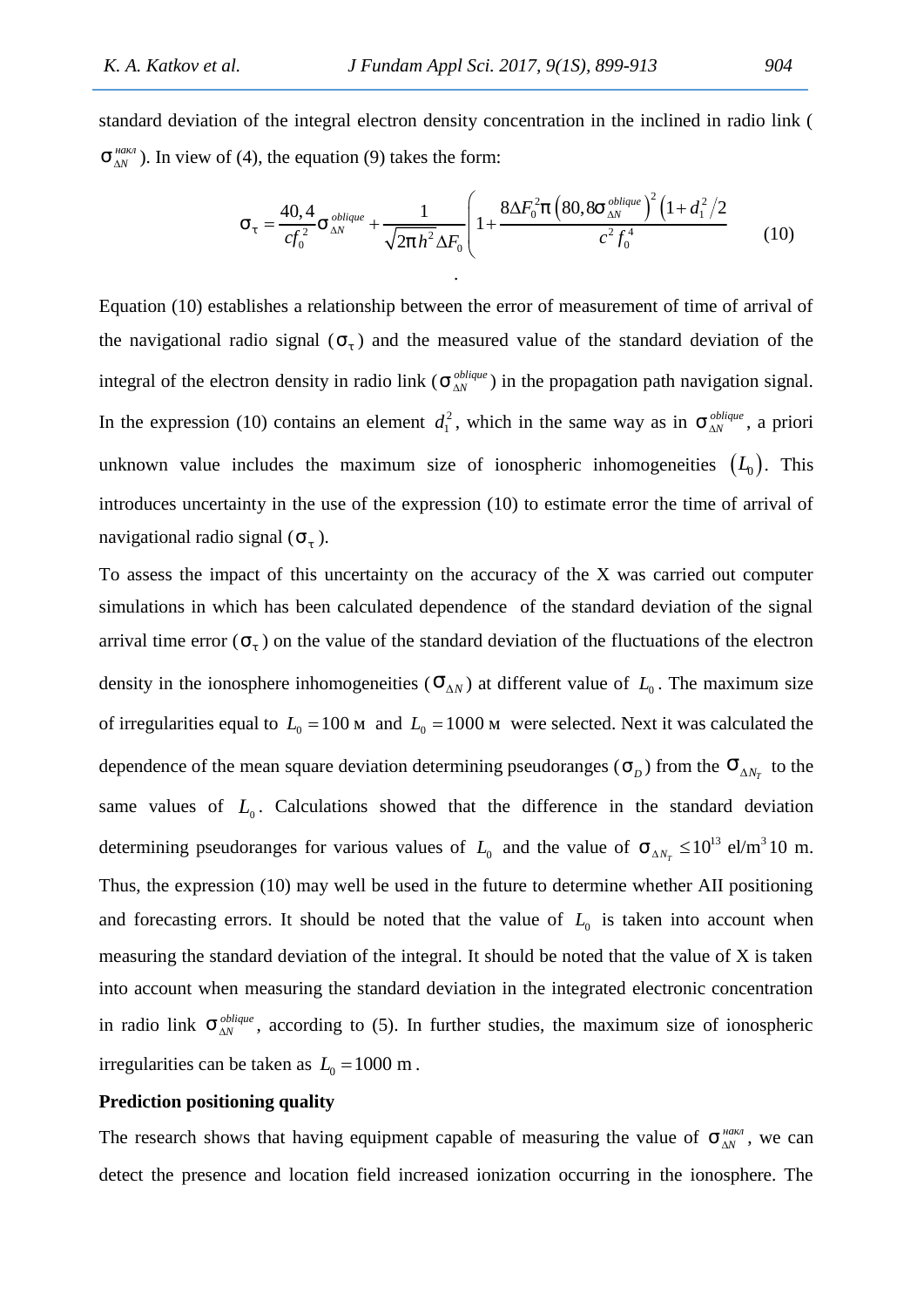presence of such equipment allows you to create an information system capable of performing the functions of the ionosphere monitoring and prediction accuracy positioning by consumer's satellite radio navigation system in the conditions of the disturbed ionosphere. At the same time users of satellite navigation systems must be constantly linked to this information system [9]. Assume NS (Figure 2) moves in its orbit. The information system receives signals from the navigation of NS. When at time t1 the measured value exceeds the threshold value [18], it can be concluded that the navigation signal enters the increased ionization region. Thus information system, according to the method described in [9,15,16], determines the width transionospheric communication channel coherence bandwidth  $(\Delta F_k)$  and the presence or absence of frequencyselective fading radio navigation. By reducing the value of X is less than the threshold value (at time t2), it can be concluded that the navigation signal come out of the increased ionization. The dimensions of this area are limited to points and points of intersection route navigation signal and the region of increased ionization. The dimensions of this area are limited to points The information system receives signal<br>ured value exceeds the threshold value |<br>s the increased ionization region. Thus is<br>n [9,15,16], determines the width transi-<br>h ( $\Delta F_k$ ) and the presence or absence of<br>g the value of at a metrical value exceeds the threshold value [18], it can<br>s the increased ionization region. Thus information<br>in [9,15,16], determines the width transionospheric<br>th  $(\Delta F_k)$  and the presence or absence of frequency-<br>g t is the increased ionization region. Thus information [9,15,16], determines the width transionosphere the Value of X is less than the threshold value gation signal come out of the increased ionization pays and points of th *Q AII* is the navigation signal come out of<br>imited to points and points of inte<br>ionization. The dimensions of this<br>is of the route navigation signal and f<br>is the topocentric coordinate system<br>orizontal plane, the U-axis n its orbit. The information system receives<br>
t1 the measured value exceeds the threshold<br>
signal enters the increased ionization region.<br>
I described in [9,15,16], determines the width<br>
ce bandwidth (Δ $F_k$ ) and the pres *U* d the measured value exceeds the threshold value is signal enters the increased ionization region. Thus is described in [9,15,16], determines the width transice bandwidth  $(\Delta F_k)$  and the presence or absence of i. By r signal enters the increased ionization region.<br>
I described in [9,15,16], determines the width<br>
ce bandwidth ( $\Delta F_k$ ) and the presence or abser-<br> *E By* reducing the value of X is less than the the<br>
at the navigation sign Information system [9].<br>
information system receives signals from the<br>
d value exceeds the threshold value [18], it can<br>
e increased ionization region. Thus information<br>  $\lambda$ ,15,16], determines the width transionospheric<br> d value exceeds the threshold value [18], it can<br>
ie increased ionization region. Thus information<br>
9,15,16], determines the width transionospheric<br>  $\Delta F_k$ ) and the presence or absence of frequency-<br>
he value of X is less tems must be constantly linked to this information system [9].<br>
in its orbit. The information system receives signals from the<br>
et at the measured value exceeds the threshold value [18], it can<br>
n signal enters the increa in its orbit. The information system receives signals from the<br>et al the measured value exceeds the threshold value [18], it can<br>n signal enters the increased ionization region. Thus information<br>of described in [9,15,16], e tl the measured value exceeds the threshold value [18], it can<br>n signal enters the increased ionization region. Thus information<br>ol described in [9,15,16], determines the width transionospheric<br>nee bandwidth ( $\Delta F_k$ ) an be concluded that the havigation signal enters<br>system, according to the method described in<br>communication channel coherence bandwidth<br>selective fading radio navigation. By reducing<br>time t2), it can be concluded that the n 0 navigation. By reducing the value of X is less than the threshold value (at oncluded that the navigation signal come out of the increased ionization.<br>this area are limited to points and points of intersection route navi

 $Q_1$  and  $Q_2$ , the intersection points of the route navigation signal and field increased ionization. The coordinates of these points in the topocentric coordinate system (*N U E*) where *N* axis is directed to the north in the local horizontal plane, the *U*-axis - the zenith axis *E* - to the east by the expressions [2,19]: mited to points are<br>
onization. The dir<br>
of the route naviga<br>
the topocentric co<br>
rizontal plane, the<br>  $j = d_{AH_j} \cdot \cos x_j \cdot \cos x_j$ <br>  $d_{AH_j} \cdot \sin x_j$ <br>  $d_{AH_j} \cdot \cos x_j \cdot \sin x_j$ ionization. The divorption<br>of the route navigation<br>the topocentric contribution of the topocentric contribution<br>of  $j_j = d_{AII_j} \cdot \cos x_j \cdot \cos x_j$ <br> $j = d_{AII_j} \cdot \cos x_j \cdot \sin x_j$ of the route navigation<br>the topocentric condition<br>orizontal plane, the<br> $g_{ij} = d_{AH_j} \cdot \cos x_j \cdot \cos x_j$ <br> $g_j = d_{AH_j} \cdot \cos x_j \cdot \sin x_j$ <br>on point  $Q_j$ , equal limited to points and points<br>
limited to points and points<br> *s* of the route navigation sign<br> **n** the topocentric coordinate<br>
orizontal plane, the U-axis -<br>  $Q_j = d_{AII_j} \cdot \cos x_j \cdot \cos \Gamma_j$ <br>  $Q_j = d_{AII_j} \cdot \sin x_j$ ,<br>  $Q_j = d_{AII_j} \cdot \cos x_j \cdot$ *Q* and the topocentric coordinate system<br> *Q* and the topocentric coordinate system<br> *Q* and the topocentric coordinate system<br> *Q* and the *Q* and the *Q* and the *Q* and the *Q* and the *Q* and the *Q* and  $j$  coordina

$$
\begin{cases}\nN_{Q_j} = d_{AII_j} \cdot \cos x_j \cdot \cos r_j \\
U_{Q_j} = d_{AII_j} \cdot \sin x_j \\
E_{Q_j} = d_{AII_j} \cdot \cos x_j \cdot \sin r_j\n\end{cases}
$$
\n(11)

azimuth and elevation point  $Q_i$ , equal azimuth and elevation NS signal which falls in the area of increased ionization;  $d_{j}$  - slant range point  $Q_{j}$  defined [2] as:

$$
d_{AII_j} = \sqrt{R_Z^2 \cdot \sin^2 x_j + h_e \cdot (2R_Z + h_e)} - R \cdot \sin x_j, \quad (j = 1, 2), \tag{12}
$$

where  $R_z$  - the radius of the Earth at the point of measurement.

It should be noted that the center of the topocentric coordinate system (TSC) is a base station (BS) information monitoring system of the ionosphere.

With the coordinates of points in the  $Q_j$  coordinate system topocentric it is easy to translate

the expressions [2,19]:<br>
the expressions [2,19]:<br>  $\begin{cases} N_{Q_j} = d_{AB_j} \cdot \cos x_j \cdot \cos \Gamma_j \\ U_{Q_j} = d_{AB_j} \cdot \cos x_j \cdot \sin \Gamma_j \end{cases}$ ,  $j = 1, 2$ .<br>
Where  $\Gamma_j$ ,  $x_j$  azimuth and elevation point  $Q_j$ , equal azimuth and elevation N<br>
falls in the To predict the location accuracy in case of ionospheric disturbances is necessary to determine whether the navigation signal constellation in the device gets in the area of increased ionization. That is, (Figure 2), whether the navigation signal passes from navigation satellites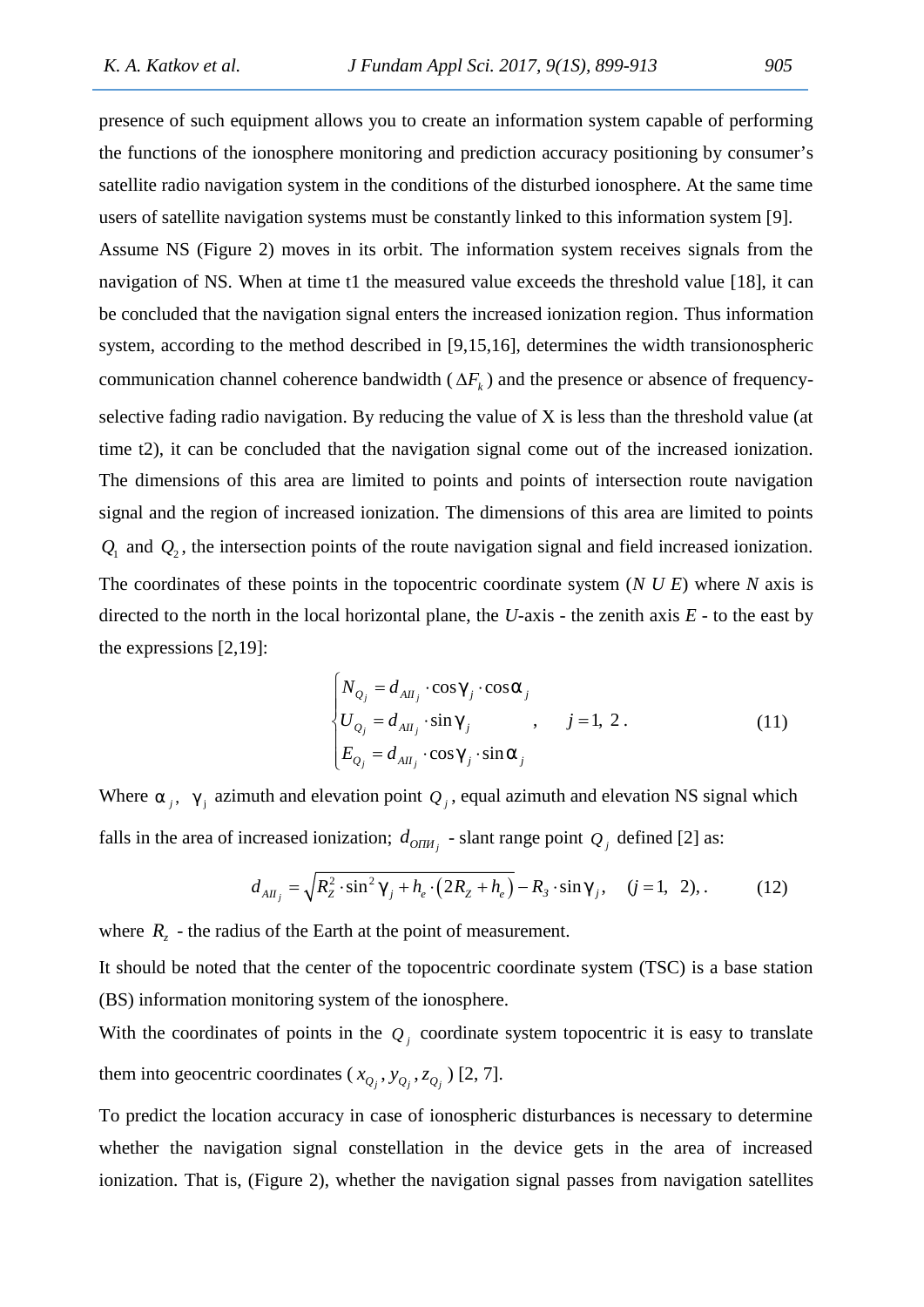№2 through this area or not. If passed, what will be predicted with accuracy pseudorange. Consumer satellite navigation systems, taking navigation signal from four navigation satellites continuously refines its position. As a point of initial approach taken position coordinates of the *K. A. Katkov et al. J Fundam Appl Sci. 2017, 9(1S), 899-913* 906<br>
2 through this area or not. If passed, what will be predicted with accuracy pseudorange.<br>
Consumer satellite navigation systems, taking navigation sign according to the almanac of satellite navigation systems.



**Fig.2.** Determination of the coordinates of the field increased ionization

In other words, before the user knows positioning session approximate azimuth and elevation angles of the navigation satellites whose signals it will take for processing. At the same time,  $x_{Q_j}, y_{Q_j}, z_{Q_j}$ ], one can find the coordinates of these points  $(Q_j)$  in the local coordinate system **Example 1.1**  $\frac{mg}{m}$ <br> **of**  $\frac{mg}{m}$ <br> **of**  $\frac{mg}{m}$ <br> **of**  $\frac{mg}{m}$ <br> **of**  $\frac{mg}{m}$ <br> **of**  $\frac{mg}{m}$ <br> **of**  $\frac{mg}{m}$ <br> **of the navigation satellities whose signals it will take for processing. At the same time,<br>
having** of topocentric ( $N_Q U_Q E_Q$ ) centered at the consumer [2,10,19-22]. Azimuth ( $r_Q$ ) and elevation angle  $(r<sub>Q</sub>)$  are using the expression [19]. positioning session approximate<br>
e signals it will take for process<br>
reased ionization in the geocentr<br>
ates of these points  $(Q_j)$  in the 1<br>
the consumer [2,10,19-22]. Azim<br>
1.<br>
1.<br>  $\frac{E_Q}{\sqrt{2 + (E_Q)^2}}$ ,  $sign(cos \Gamma_Q) = sig$ <br>  $\frac{U_Q$ arcsin  $\frac{E_0}{\sqrt{(N_e)^2 + (E_0)^2}}$ ,  $\frac{E_0}{\sqrt{(N_e)^2 + (E_0)^2}}$ <br>
arcsin arcsin and the solution of the coordinates of the field increased ionization<br>
arcsin  $\frac{E_0}{\sqrt{(N_e)^2 + (E_0)^2}}$ ,  $\frac{E_0}{\sqrt{(N_e)^2 + (E_0)^2}}$ ,  $\frac{E_0}{\sqrt{(N_e)^2 + (E$ be the user knows positioning session approximate azimuth and elevation<br>
ion satellites whose signals it will take for processing. At the same time,<br>
so of points of increased ionization in the geocentric coordinate syste vs positioning session approximate azimuth<br>
nose signals it will take for processing. At<br>
ncreased ionization in the geocentric coord<br>
linates of these points ( $Q_j$ ) in the local coord<br>
at the consumer [2,10,19-22]. Azimu *M* are positioning session approximate azimuth<br>
hose signals it will take for processing. At<br>
ncreased ionization in the geocentric coord<br>
linates of these points ( $Q_j$ ) in the local coord<br>
at the consumer [2,10,19-22]. *sign (cos F<sub>Q</sub>)* = *sign(N<sub>Q</sub>)*  $\frac{1}{\sqrt{2}}$  (13)<br>  $\frac{1}{\sqrt{2}}$  (13) in the local accordinate system (1)<br>  $\frac{1}{\sqrt{2}}$  (10,19-22]. Azimuth (*F<sub>Q</sub>*) and elevation<br>  $\frac{1}{\sqrt{2}}$  (10,19-22]. Azimuth (*F<sub>Q</sub>*) and elevation<br> *N E P*<sup>N</sup>  $\left\{\right\}$  *P*<sup>N</sup>  $\left\{\right\}$  *P*<sub>N</sub>  $\left\{\right\}$  *P*<sub>N</sub>  $\left\{\right\}$  **E** Continues of the field increased ionization<br>
dows positioning session approximate azimuth and elevation<br>
whose signals it will take for processing. A **EXERCISE ASSESSMENT ASSESSMENT AND THE CONSUMIDED ASSESSMENT AND ACCORDINGLY AND ACCORDINGLY AND CONDUCT ACCORDING SECTION AND ACCORDING SECTION AND ACCORDING SECTION (F) IN the same time, these of points of increased io** Example the user knows positioning session approximate azimuth and elevation<br>termination of the coordinates of the field increased ionization<br>the user knows positioning session approximate azimuth and elevation<br>of points **Example 12** and the field increased ionization<br>
signals it will take for processing. At the same time,<br>
signals it will take for processing. At the same time,<br>
signals it will take for processing. At the same time,<br>
les

ates of points of increased ionization in the geocentric coordinate system, 
$$
[
$$
 can find the coordinates of these points  $(Q_j)$  in the local coordinate system  $U_Q E_Q$  ) centered at the consumer [2,10,19-22]. Azimuth  $(r_Q)$  and elevation  $g$  the expression [19].\n\n
$$
r_Q = \arcsin \frac{E_Q}{\sqrt{(N_Q)^2 + (E_Q)^2}}, \quad \text{sign}(\cos r_Q) = \text{sign}(N_Q)
$$
\n
$$
x_Q = \arcsin \frac{U_Q}{\sqrt{(N_Q)^2 + (E_Q)^2 + (U_Q)^2}}
$$
\n\nangular coordinates of the point  $Q_j$  in the local coordinate system and the gular coordinates of the selected navigational satellites can determine if this

Now, knowing the angular coordinates of the point  $Q_j$  in the local coordinate system and the topocentric and angular coordinates of the selected navigational satellites can determine if this signal from the navigation apparatus passes through the space region of increased ionization.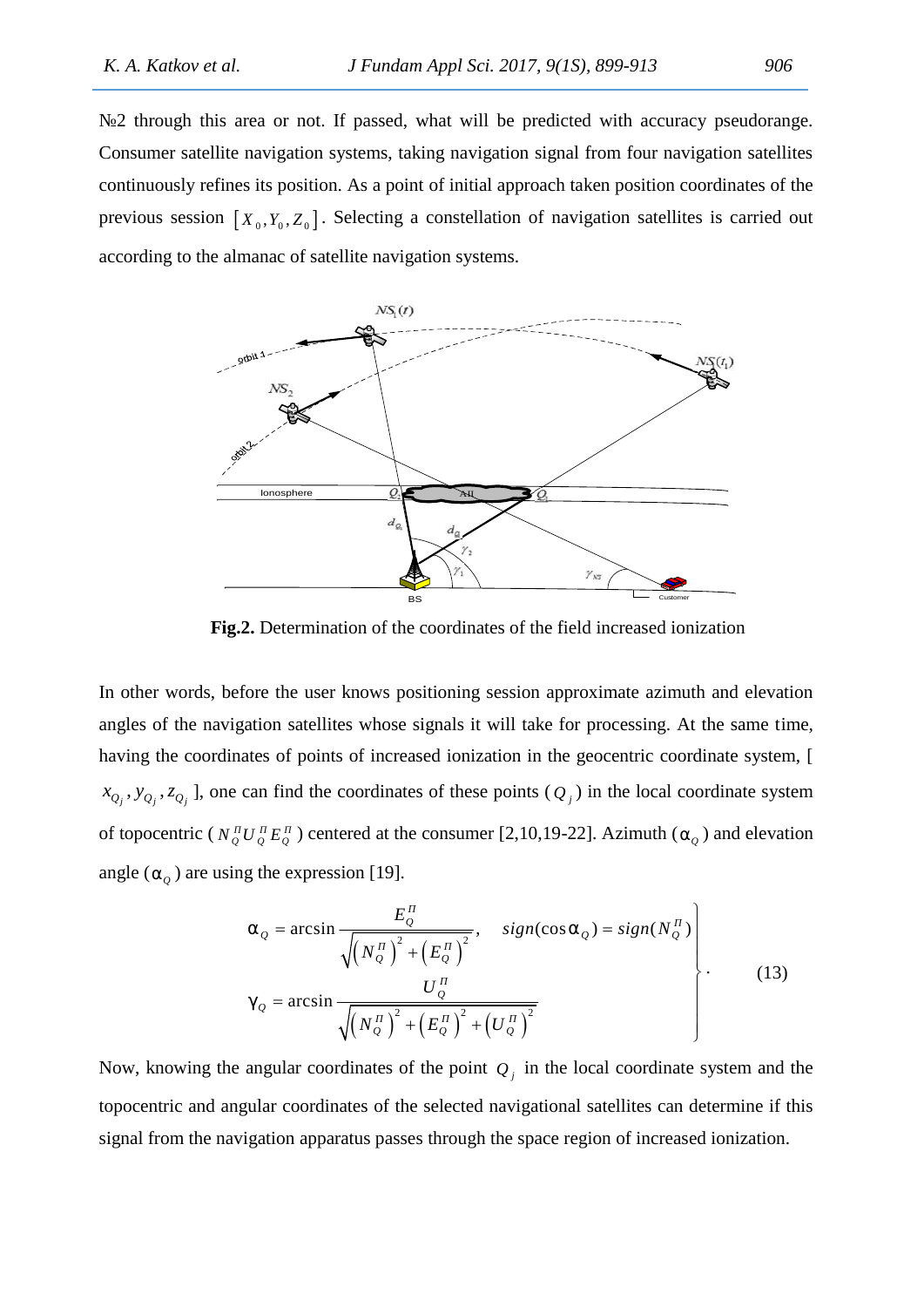Now, knowing the angular coordinates of the points in the X coordinate local topocentric system (x) and (y), and angular coordinates of the selected NS (z), can determine whether the signal from the navigation satellites that passes through the region of increased ionization. Appl Sci. 2017, 9(1S), 899-913 907<br>the points in the X coordinate local topocentric<br>of the selected NS (z), can determine whether the<br>ses through the region of increased ionization.<br> $\cos x_j \cdot \cos r_j$ <br> $\sin x_j$ ,  $j = 1, 2$ . (14)<br> $\$ *l Sci. 2017, 9(1S), 899-913* 907<br>
points in the X coordinate local topocentric<br>
the selected NS (z), can determine whether the<br>
hrough the region of increased ionization.<br>  $x_j \cdot \cos r_j$ <br>  $x_j \cdot \sin r_j$ <br>
points in the  $Q_j$  coord *o l Sci. 2017, 9(1S), 899-913 907<br>
<i>i* points in the X coordinate local topocentric<br>
the selected NS (z), can determine whether the<br>
through the region of increased ionization.<br>  $x_j \cdot \cos r_j$ <br>  $x_j \cdot \sin r_j$ <br>
points in the *J Fundam Appl Sci. 2017, 9(1S), 899-913* 907<br>
oordinates of the points in the X coordinate local topocentric<br>
r coordinates of the selected NS (z), can determine whether the<br>
llites that passes through the region of incr *J Fundam Appl Sci. 2017, 9(1S), 899-913* 907<br>
oordinates of the points in the X coordinate local topocentric<br>
r coordinates of the selected NS (z), can determine whether the<br>
littes that passes through the region of incr *J Fundam Appl Sci. 2017, 9(1S), 899-913* 907<br>
oordinates of the points in the X coordinate local topocentric<br>
r coordinates of the selected NS (z), can determine whether the<br>
lites that passes through the region of incre

*J Fundam Appl Sci.* 2017, 9(1S), 899-913 907  
\ncoordinates of the points in the X coordinate local topocentric  
\nrr coordinates of the selected NS (z), can determine whether the  
\nlites that passes through the region of increased ionization.  
\n
$$
\begin{cases}\nN_{Q_j} = d_{AII_j} \cdot \cos x_j \cdot \cos r_j \\
U_{Q_j} = d_{AII_j} \cdot \sin x_j\n\end{cases}, \quad j = 1, 2 \cdot (14) \\
E_{Q_j} = d_{AII_j} \cdot \cos x_j \cdot \sin r_j\n\end{cases}
$$
\nordinates of the points in the  $Q_j$  coordinate local topocentric  
\nand angular coordinates of the selected NS (r, x), can

Appl Sci. 2017, 9(1S), 899-913 907<br>
the points in the X coordinate local topocent<br>
of the selected NS (z), can determine whether<br>
ses through the region of increased ionization.<br>
cos x<sub>j</sub>·cos r<sub>j</sub><br>
sin x<sub>j</sub>, j = 1, 2 (14) *J Fundam Appl Sci. 2017, 9(1S), 899-913*<br>
ordinates of the points in the X coordinate<br>
coordinates of the selected NS (z), can deter<br>
ites that passes through the region of increased<br>  $N_{Q_j} = d_{AII_j} \cdot \cos x_j \cdot \cos r_j$ <br>  $U_{Q_j} = d$ Now, knowing the angular coordinates of the points in the  $Q_j$  coordinate local topocentric *K. A. Katkov et al. I Fundam Appl Sci. 2017, 9(1S), 899-913* 997<br>
Now, knowing the angular coordinates of the points in the X coordinate local topocentric<br>
system (x) and (y), and angular coordinates of the selected NS  $,x \in \mathcal{X}$ , can determine whether the signal from the navigation satellites that passes through the region of increased ionization. It is advisable in this respect, the use of modular parallel signal processing techniques [20-23]. First, whether the navigation space azimuth coincides apparatus must determine which signal processing is taken in the region with detected azimuth increased ionization. There are several cases of coincidence of the azimuth (Figure 3). If you are one of the systems of inequalities: valar coordinates of the selected NS (<br>
ular coordinates of the selected NS (<br>
is respect, the use of modular parallel s<br>
e navigation space azimuth coincides<br>
taken in the region with detected az<br>
oincidence of the azimu gular coordinates of the selected NS (*v*<br>
navigation satellites that passes throu<br>
is respect, the use of modular parallel s<br>
e navigation space azimuth coincides<br>
taken in the region with detected az<br>
oincidence of the mavigation satellites that passes throu<br>
his respect, the use of modular parallel s<br> **a** navigation space azimuth coincides<br>
taken in the region with detected az<br>
coincidence of the azimuth (Figure 3). I<br>  $\frac{MS \ge \Gamma_{Q_1}}{MS$ tes of the points in the X coordinate local topocenture<br>
linates of the selected NS (z), can determine whether t<br>
at passes through the region of increased ionization.<br>  $d_{AB_j} \cdot \cos x_j \cdot \cos r_j$ <br>  $d_{AB_j} \cdot \sin x_j$ ,  $j = 1, 2$ . (14)<br> linates of the selected NS (z), can determine whether t<br>
at passes through the region of increased ionization.<br>  $d_{AM_j} \cdot \cos x_j \cdot \cos r_j$ <br>  $d_{AM_j} \cdot \sin x_j$ ,  $j = 1, 2$ . (14)<br>  $d_{AM_j} \cdot \cos x_j \cdot \sin r_j$ <br>
es of the points in the  $Q_j$  coordi at passes through the region of increased ionization.<br>  $d_{AII_j} \cdot \cos x_j \cdot \cos r_j$ <br>  $d_{AII_j} \cdot \sin x_j$ ,  $j = 1, 2$ . (14<br>  $d_{AII_j} \cdot \cos x_j \cdot \sin r_j$ <br>
es of the points in the  $Q_j$  coordinate local topoce<br>
igular coordinates of the selected N hat passes through the region of increased ionization.<br>  $= d_{AB_j} \cdot \cos x_j \cdot \cos r_j$ <br>  $= d_{AB_j} \cdot \sin x_j$ ,  $j = 1, 2$ . (14)<br>  $= d_{AB_j} \cdot \cos x_j \cdot \sin r_j$ <br>
tes of the points in the  $Q_j$  coordinate local topocentric<br>
ngular coordinates of the se his respect, the use of modular parallel si<br>
e navigation space azimuth coincides<br>
taken in the region with detected azi<br>
coincidence of the azimuth (Figure 3). If<br>  $\frac{r_{NS} > r_{Q_1}}{r_{NS} \ge r_{Q_2}}$  ... (figure 3a)<br>  $\frac{r_{OS} >$ **Example 18 Alternal Space azimuth coincides**<br> **Example 18 Alternal Space azimuth (Figure 3). If**<br>  $\frac{f_{NS} > F_Q}{f_{NS} \ge F_Q}$  .... (figure 3a)<br>  $\frac{f_{NS} > F_Q}{f_{Q_2} \ge F_Q + f}$ <br>  $\le F_Q$  .... (figure 3b)<br>  $\frac{f_{Q_2}}{f_{Q_2} \ge F_Q + f}$ <br> taken in the region with detected az<br>
coincidence of the azimuth (Figure 3). I<br>  $\frac{a_{NS} > r_{Q_1}}{r_{MS} \ge r_{Q_2}}$  ... (figure 3a)<br>  $\frac{a_{Q_2} > r_{Q_1} + f}{r_{Q_2}}$  ... (figure 3b)<br>  $\frac{a_{Q_2} > r_{Q_1} + f}{r_{Q_2}}$  ... (figure 3b)<br>  $\frac{$ *z d*<sub>*An<sub>j</sub>*  $\cdot$  cos **x**<sub>*j*</sub>  $\cdot$  cos **x**<sub>*j*</sub>  $\cdot$  cos **x**<sub>*j*</sub>  $\cdot$  cos **x**<sub>*j*</sub>  $\cdot$  sin **r**<sub>*j*</sub><br> *d*<sub>*An<sub>j</sub>*  $\cdot$  cos **x**<sub>*j*</sub>  $\cdot$  sin **r**<sub>*j*</sub><br> *tes* of the points in the  $Q_j$  coordinate local topocentric equa</sub></sub> *z d<sub>Anj</sub>* · sin *x<sub>j</sub>* .  $j = 1, 2$  (14)<br> *e d<sub>Anj</sub>* · cos *x<sub>j</sub>* · sin *r<sub>j</sub>*<br>
tes of the points in the *Q<sub>j</sub>* coordinate local topocentri<br>
mgular coordinates of the selected NS (r , x ), ca<br>
the navigation satellite *xai*,  $\cos x_j \cdot \sin r_j$ <br>
tes of the points in the  $Q_j$  coordinate local topocer<br>
ngular coordinates of the selected NS (r , x ),<br>
the navigation satellites that passes through the region<br>
this respect, the use of modular para  $= d_{AB_1} \cdot \cos x_j \cdot \sin r_j$ <br>
ates of the points in the  $Q_j$  coordinate local topocentric<br>
angular coordinates of the selected NS (r , x ), can<br>
the navigation satellites that passes through the region of<br>
n this respect, the us nates of the points in the  $Q_j$  coordinate local topocentric<br>
angular coordinates of the selected NS (r x ), can<br>
the navigation satellites that passes through the region of<br>
in this respect, the use of modular parallel s ances of the points in the  $Q_j$  coordinate focal topoce<br>
angular coordinates of the selected NS (r ,x ),<br>
the navigation satellites that passes through the region<br>
in this respect, the use of modular parallel signal proce angular coordinates of the selected NS  $(r, x)$ <br>
the navigation satellites that passes through the regi<br>
in this respect, the use of modular parallel signal proce<br>
the navigation space azimuth coincides apparatus<br>
g is take inates of the points in the  $Q_j$  coordinate local topocentric<br>
d angular coordinates of the selected NS ( $r \rightarrow x$ ), can<br>
n the navigation satellites that passes through the region of<br>
in this respect, the use of modular par d angular coordinates of the selected NS  $(r, x)$ , can<br>
in the navigation satellites that passes through the region of<br>
in this respect, the use of modular parallel signal processing<br>
or the navigation space azimuth coincid

$$
\begin{cases}\n\Gamma_{NS} > \Gamma_{Q_1} \\
\Gamma_{NS} \ge \Gamma_{Q_2} \\
\Gamma_{Q2} > \Gamma_{Q_1} + f\n\end{cases}
$$
 . - (figure 3a) \n
$$
(15)
$$

$$
\begin{cases}\n\Gamma & \leq r_{\varrho_1} \\
\Gamma & < r_{\varrho_2} \\
\Gamma_{\varrho_2} > r_{\varrho_1} + f\n\end{cases} \tag{16}
$$

es of coincidence of the azimuth (Figure 3). If you are one of\n
$$
\begin{cases}\n\Gamma_{NS} > \Gamma_{Q_1} \\
\Gamma_{NS} \geq \Gamma_{Q_2} \\
\Gamma_{Q2} > \Gamma_{Q_1} + f\n\end{cases}
$$
\n-(figure 3a)\n(15)\n
$$
\begin{cases}\n\Gamma \leq \Gamma_{Q_1} \\
\Gamma \leq \Gamma_{Q_2} \\
\Gamma_{Q2} > \Gamma_{Q_1} + f\n\end{cases}
$$
\n(16)\n
$$
\begin{cases}\n\Gamma_{Q_1} \leq \Gamma \leq \Gamma_{Q_2} \\
\Gamma_{Q_2} \geq \Gamma_{Q_1} + f\n\end{cases}
$$
\n(17)\n
$$
\begin{cases}\n\Gamma_{Q_2} \leq \Gamma_{Q_1} + f \\
\Gamma_{Q_2} \leq \Gamma_{Q_1} + f\n\end{cases}
$$
\n(e signal is taken into a consumer handling, is in the same part increased ionization region. In this case, you must verify that

it is obvious that the NS which the signal is taken into a consumer handling, is in the same part of the visible sky hemisphere as increased ionization region. In this case, you must verify that the angle of position of the navigation satellite (h) and elevation increases ionization region. To it is obvious that the NS which the signal is taken into a consumer handling, is in the sof the visible sky hemisphere as increased ionization region. In this case, you must v the angle of position of the navigation satel  $\begin{cases} c_2 & c_1 \\ r_{Q_2} \le r_{Q_1} + f \end{cases}$ <br>signal is taken into a consumer handling, is in<br>ncreased ionization region. In this case, you m<br>ion satellite (h) and elevation increases ionizat<br>systems of inequalities:<br> $\lambda_1 \le \mathbf{x}_{NS$  $\left[\begin{array}{ccc}\n\Gamma_{Q_2} > \Gamma_{Q_1} + f \\
\Gamma_{Q_2} > \Gamma_{Q_1} \\
\Gamma_{Q_2} > \Gamma_{Q_1}\n\end{array}\right]$  - (figure 3c) (17)<br>  $\left[\begin{array}{ccc}\n\Gamma_{Q_2} > \Gamma_{Q_1} + f \\
\Gamma_{Q_2} < \Gamma_{Q_1} + f\n\end{array}\right]$ <br>
e signal is taken into a consumer handling, is in the same part<br>  $\begin{cases} \n\Gamma_{Q_1} \leq \Gamma < \Gamma_{Q_2} \\ \n\Gamma_{Q_2} > \Gamma_{Q_1} \end{cases}$  (17)<br>  $\Gamma_{Q_2} \leq \Gamma_{Q_1} + f$ <br>
e signal is taken into a consumer handling, is in the same par<br>
ncreased ionization region. In this case, you must verify tha<br>
tion sat es of coincidence of the azimuth (Figure 3). If you are one of<br>  $\int_{r_{xx}}^{r_{yy}} \frac{r_{\alpha}}{r_{\alpha}}$  - (figure 3a) (15)<br>  $\int_{r_{\alpha}}^{r_{xx}} \frac{r_{\alpha}}{r_{\alpha} + f}$  - (figure 3b) (16)<br>  $\int_{r_{\alpha}}^{r} \frac{r_{\alpha}}{r_{\alpha} + f}$ <br>  $\int_{r_{\alpha}}^{r} \frac{r_{\alpha}}{r_{$  $\begin{cases}\n\int_{r_{xy}}^{r_{xy}} \sum_{r_Q} r_Q & - (\text{figure 3a}) & (15) \\
r_{Q2} & > r_Q + f\n\end{cases}$ (15)<br>  $\int_{r_{Q2}}^{r} \sum_{r_Q} r_Q + f$ (figure 3b) (16)<br>  $\int_{r_{Q2}}^{r} \sum_{r_Q} r_Q + f$ (figure 3b) (16)<br>  $\int_{r_{Q2}}^{r} \sum_{r_Q} r_Q + f$ (figure 3c) (17)<br>  $\int_{r_{Q2}}^{r} \sum_{r_Q} r_Q + f$ i e ses of coincidence of the azimuth (Figure 3). If you are one of<br>  $\begin{cases} r_{\infty} > r_{\alpha} \\ r_{\infty} \ge r_{\alpha} + f \end{cases}$  (15)<br>  $\begin{cases} r_{\infty} \ge r_{\alpha} + f \end{cases}$  (15)<br>  $\begin{cases} r_{\infty} > r_{\alpha} + f \end{cases}$  (16)<br>  $\begin{cases} r_{\infty} > r_{\alpha} + f \end{cases}$  (16)<br>  $\begin{cases} r_{\$ 

$$
\begin{cases} \mathbf{x}_{Q_1} \le \mathbf{x}_{NS} \le \mathbf{x}_{Q_2} \\ \mathbf{x}_{Q_1} \le \mathbf{x}_{Q_2} \end{cases} \text{ or } \begin{cases} \mathbf{x}_{Q_2} \le \mathbf{x}_{NS} \le \mathbf{x}_{Q_1} \\ \mathbf{x}_{Q_2} \le \mathbf{x}_{Q_1} \end{cases} . \tag{18}
$$

If the system of inequalities  $(14) - (17)$  are not satisfied, it can be concluded that the navigation signal does not pass through the area of ionization increased, the detected information monitoring system of the ionosphere, and the user can operate normally.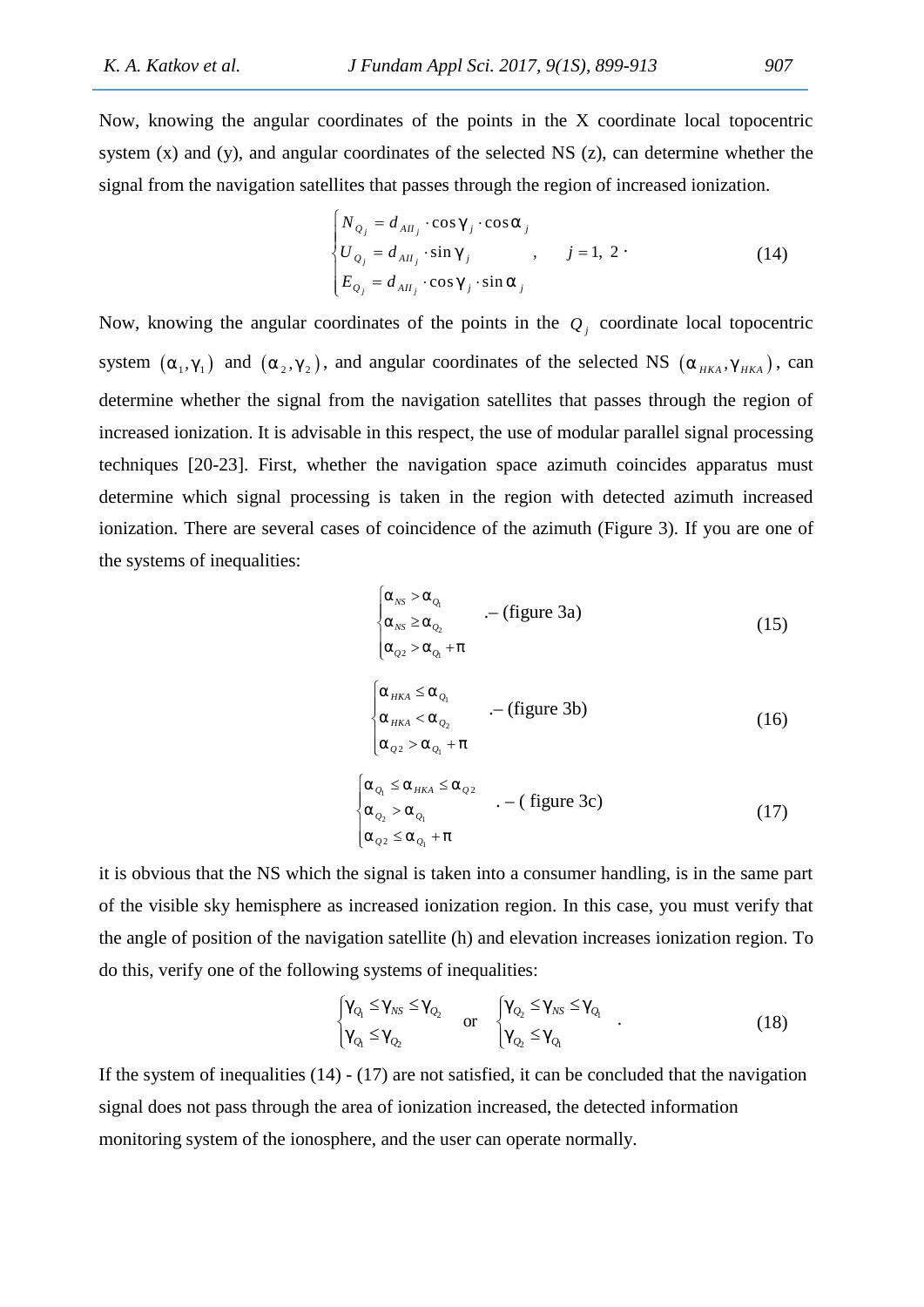

**Fig.3.** Match azimuth NS with azimuth field increased ionization

Otherwise, the signal passes through the region of increased ionization and positioning accuracy is necessary when using this prediction navigation signal for further processing. Information ionosphere monitoring system must determine a possible error in determining pseudoranges and issue recommendations to the consumer or to continue working in normal mode, or to change the working constellation of navigation satellites. This requires measuring the information system to recalculate the value of  $\uparrow_{\Delta N}$  for a radio link "navigation satellite the consumer.". Let the navigational satellite , which signal is used by an information system for determining the presence and coordinate the field increased ionization (Figure 2, the NS gh the region of increased ionization and positioning<br>this prediction navigation signal for further processing.<br>system must determine a possible error in determining<br>tions to the consumer or to continue working in normal<br>

№1), as a "navigation space increased ionization unit area indicator". In the expression (5) is used zenith angle  $\Theta$  of this particular NS. To convert  $\uparrow_{\Delta N}$ , measured for the "NCAindicator", in  $\left(\uparrow_{\Delta N}^{oblique}\right)^C$  desktop NS (Figure 2, NS – 2) must  $\int_{\Delta N}^{oblique}$  desktop NS (Figure 2, NS 2) must take into account the elevation angle of NS ( $x \in \mathbb{R}$ ). The value of  $\left(\frac{1}{A} \delta x\right)^C$  is given by:  $\left(\frac{\text{b}lique}{\Delta N}\right)^c$  is given by: atellite, which signal is used by an i<br>dinate the field increased ionization<br>ionization unit area indicator". In th<br>lar NS. To convert  $\uparrow_{\Delta N}$ , measure<br>Figure 2, NS 2) must take into acc<br> $\left(\frac{C}{N}\right)^{C}$  is given by:<br>atellite, which signal is used by an information system<br>dinate the field increased ionization (Figure 2, the NS<br>ionization unit area indicator". In the expression (5) is<br>lar NS. To convert  $\uparrow_{\Delta N}$ , measured for the "NC  $\text{NCA-}\n\text{elevation}$ <br>  $\text{through}$ <br>  $\left(\frac{19}{2}\right)$  (20) working constenation of navigation satellites. This requires measuring<br>to recalculate the value of  $\uparrow_{\Delta V}$  for a radio link "navigation satellite -<br>navigational satellite , which signal is used by an information system m to recalculate the value of  $\uparrow_{\Delta N}$  for a radio link "navigation satellite-<br>the navigational satellite, which signal is used by an information system<br>oresence and coordinate the field increased ionization (Figure 2, mate the value of  $\frac{1}{4}$  of or a ratio link havigation salemeted<br>and satellite, which signal is used by an information system<br>doordinate the field increased ionization (Figure 2, the NS<br>assession (5) is<br>articular NS. T *ch* is received that the state of  $P_{1,0}$  and the final material interaction of particular in the material interaction of the material of the material of  $P_{1,0}$  and information system researce and coordinate the field satellites. This requires measuring<br>a radio link "navigation satellite -<br>is used by an information system<br>assed ionization (Figure 2, the NS<br>mdicator". In the expression (5) is<br> $\uparrow_{\Delta N}$ , measured for the "NCA-<br>st take i mange the working constellation or navigation satellites. In<br>on system to recalculate the value of  $\uparrow_{\text{av}}$  for a radio link<br>". Let the navigational satellite, which signal is used by a<br>ng the presence and coordinate t e the value of  $\mathbf{t}_{\text{av}}$  for a radio link "navigation satellite -<br>
1 satellite , which signal is used by an information system<br>
bordinate the field increased ionization (Figure 2, the NS<br>
ed ionization unit area indic d issue recommendations to the consumer or to continue working in normal<br>ge the working constellation of navigation satellites. This requires measuring<br>system to recalculate the value of  $\uparrow_{\infty}$  for a radio link "navig the navigational satellite, which signal is used by an information system<br>
presence and coordinate the field increased ionization (Figure 2, the NS<br>
on space increased ionization unit area indicator". In the expression (5 on space increased ionization unit area indicator". In the<br>  $\Theta$  of this particular NS. To convert  $\uparrow_{\Delta N}$ , measured<br>  $\int^{\infty}$   $\int^{\infty}$  desktop NS (Figure 2, NS 2) must take into accord<br>
The value of  $\left(\uparrow \frac{\omega h}{\Delta N}\$ *e* increased ionization unit area indicator".<br> **a** is particular NS. To convert  $\uparrow_{\Delta N}$ , move  $\uparrow_{\Delta N}^C$  desktop NS (Figure 2, NS 2) must take in<br>
the value of  $\left(\uparrow_{\Delta N}^{oblique}\right)^C$  is given by:<br>  $\left(\uparrow_{\Delta N}^{oblique}\right)^C = \up$ rticular NS. To convert  $\dagger_{\Delta N}$ , measured for<br> *KS* (Figure 2, NS 2) must take into account<br>  $f_{\Delta N}^{oblique}$  or is given by:<br>  $\left(\dagger_{\Delta N}^{oblique}\right)^{C} = \dagger_{\Delta N}^{oblique} \sqrt{\dfrac{\cos \Theta}{\sin x_{RS}}}$ .<br>
For the pseudorange measurement error in ra sence and coordinate the field increased ionization (Figure 2, the NS<br>pace increased ionization unit area indicator". In the expression (5) is<br>of this particular NS. To convert  $\uparrow_{\Delta N}$ , measured for the "NCA-<br>desktop N

$$
\left(\top^{oblique}_{\Delta N}\right)^{C} = \top^{oblique}_{\Delta N} \sqrt{\frac{\cos \Theta}{\sin \chi_{RS}}}\,. \tag{19}
$$

Using (18) and (10) an expression for the pseudorange measurement error in radio link through the increased ionization region takes the form:

$$
(1_{\Delta N} - 1) \text{ Use } \text{KtQF} \text{ and } \text{Var}(X) = \text{Var}(X) \text{ and } \text{Var}(X) = \text{Var}(X) \text{ and } \text{Var}(X) = \text{Var}(X) \text{ and } \text{Var}(X) = \text{Var}(X) \text{ and } \text{Var}(X) = \text{Var}(X) \text{ and } \text{Var}(X) = \text{Var}(X) \text{ and } \text{Var}(X) = \text{Var}(X) \text{ and } \text{Var}(X) = \text{Var}(X) \text{ and } \text{Var}(X) = \text{Var}(X) \text{ and } \text{Var}(X) = \text{Var}(X) \text{ and } \text{Var}(X) = \text{Var}(X) \text{ and } \text{Var}(X) = \text{Var}(X) \text{ and } \text{Var}(X) = \text{Var}(X) \text{ and } \text{Var}(X) = \text{Var}(X) \text{ and } \text{Var}(X) = \text{Var}(X) \text{ and } \text{Var}(X) = \text{Var}(X) \text{ and } \text{Var}(X) = \text{Var}(X) \text{ and } \text{Var}(X) = \text{Var}(X) \text{ and } \text{Var}(X) = \text{Var}(X) \text{ and } \text{Var}(X) = \text{Var}(X) \text{ and } \text{Var}(X) = \text{Var}(X) \text{ and } \text{Var}(X) = \text{Var}(X) \text{ and } \text{Var}(X) = \text{Var}(X) \text{ and } \text{Var}(X) = \text{Var}(X) \text{ and } \text{Var}(X) = \text{Var}(X) \text{ and } \text{Var}(X) = \text{Var}(X) \text{ and } \text{Var}(X) = \text{Var}(X) \text{ and } \text{Var}(X) = \text{Var}(X) \text{ and } \text{Var}(X) = \text{Var}(X) \text{ and } \text{Var}(X) = \text{Var}(X) \text{ and } \text{Var}(X) = \text{Var}(X) \text{ and } \text{Var}(X) = \text{Var}(X) \text{ and } \text{Var}(X) = \text{Var}(X) \text{ and } \text{Var}(X) = \text{Var}(X) \text{ and } \text{Var}(X) = \text{Var}(X) \text{ and } \text{Var}(X) = \text{Var}(X) \text{ and } \text{Var}(X) = \text{
$$

Where:  $d_1^2 = \frac{(3z^2 - 3zh_e + h_e^2)c^2 \csc^2 x_{RS}}{2 \csc^2 x^2}$  $192f^2f_0^2L_0^4$  $d_1^2 = \frac{(1.0052 \times 2.005)}{10052 \times 2.000}$  $X_{RS}$  $f^2 f_0^2 L_0^4$  $=$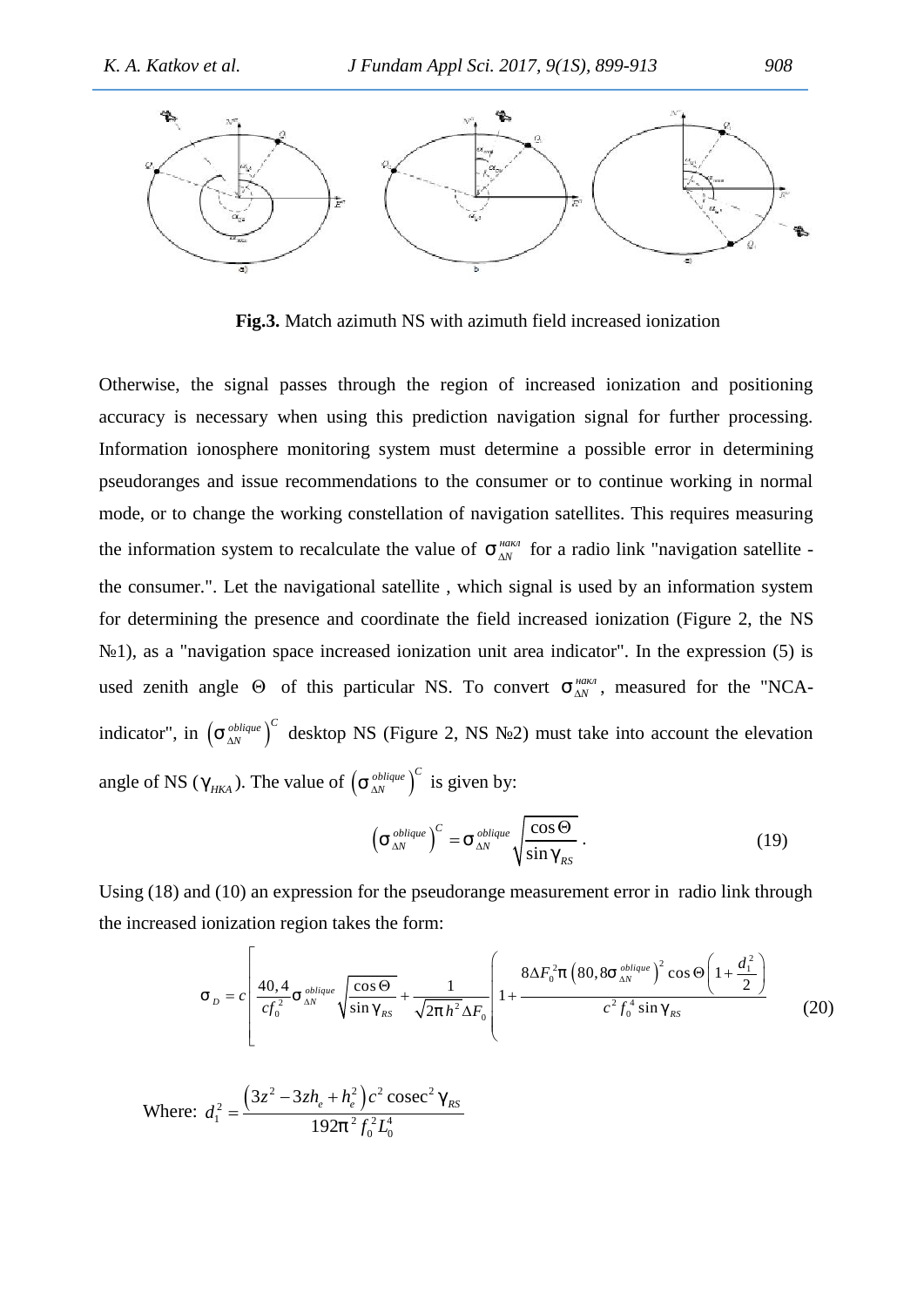## **RESULTS AND DISCUSSION**

The basis of the above was carried out computer modeling, a result of which the values of the error in determining the pseudorange  $(\dagger_p)$  for the different elevations of working places of navigational satellites  $(X_{NS})$ . As «NS-display area increased ionization" device with a zenith **Equation** (19) allows the calculation error in determining pseudoranges if the navigation signal<br>passes through a zone of increased ionization in the ionosphere.<br>**RESULTS AND DISCUSSION**<br>The basis of the above was carrie ionospheric irregularities  $L_0 = 1000$  m; value  $z = 600$  km; *h* = 500 km; ratio of the received *K. A. Katkov et al. J. Fundam Appl Sci. 2017, 9(15), 899-913* 909<br>
Equation (19) allows the calculation error in determining pseudoranges if the navigation signal<br>
passes through a zone of increased ionization in the i Prediction error in determining the pseudo held various elevations of navigation satellites (near horizon NS) and (zenith NS). The results are shown in Figure 4. *N*<sub>*Ns*</sub>). As «NS-display area increased io:<br>pted. Other parameters are adopted as<br> $L_0 = 1000 \text{ m}$ ; value  $z = 600 \text{ km}$ ;  $h =$ <br>to noise power spectral density<br>ining the pseudo held various elevation<br>S). The results are s *J Fundam Appl Sci. 2017, 9(1S), 899-913* 9999<br>
e calculation error in determining pseudoranges if the navigation signal<br>
fincreased ionization in the ionosphere.<br> **ULESION**<br>
was carried out computer modeling, a result of **RESULTS AND DISCUSSION**<br>The basis of the above was carried out computer modeling, a result of which the values of the<br>error in determining the pseudorange  $(1_{p})$  for the different elevations of working places of<br>navigat

Figure 4a is a graph of  $\uparrow_{\Delta N}^{oblique}(\uparrow_{\Delta N_T})$  - the dependence of the measured values from the  $\uparrow_{\Delta N}^{oblique}$ standard deviation of fluctuations of the electron density in the ionosphere inhomogeneities (  $\mathcal{T}_{\Delta N_T}$ ). From the analysis of the graph shows that when the measurement equal to The basis of the above was carried out computer modening, a result of which the values of the<br>error in determining the pseudorange  $(\uparrow_{D})$  for the different elevations of working places of<br>anvigational satellites  $(x_{\text{av$ strong ionospheric disturbance. The measurements were performed on the signals «NSindicator AII». This corresponds to a strong ionospheric disturbance. the signals «NS-indicator AII»  $\uparrow_{\Delta N}^{oblique}$  measurements were carried out. Figure 4b shows the dependence of the predicted pseudo-measurement error in a radio link "consumer - the working NS» of the measured value *oblique* Charts  $\uparrow_{\Delta N}^{oblique}$ . Charts are presented for different values of the angle of the working places of navigational satellites.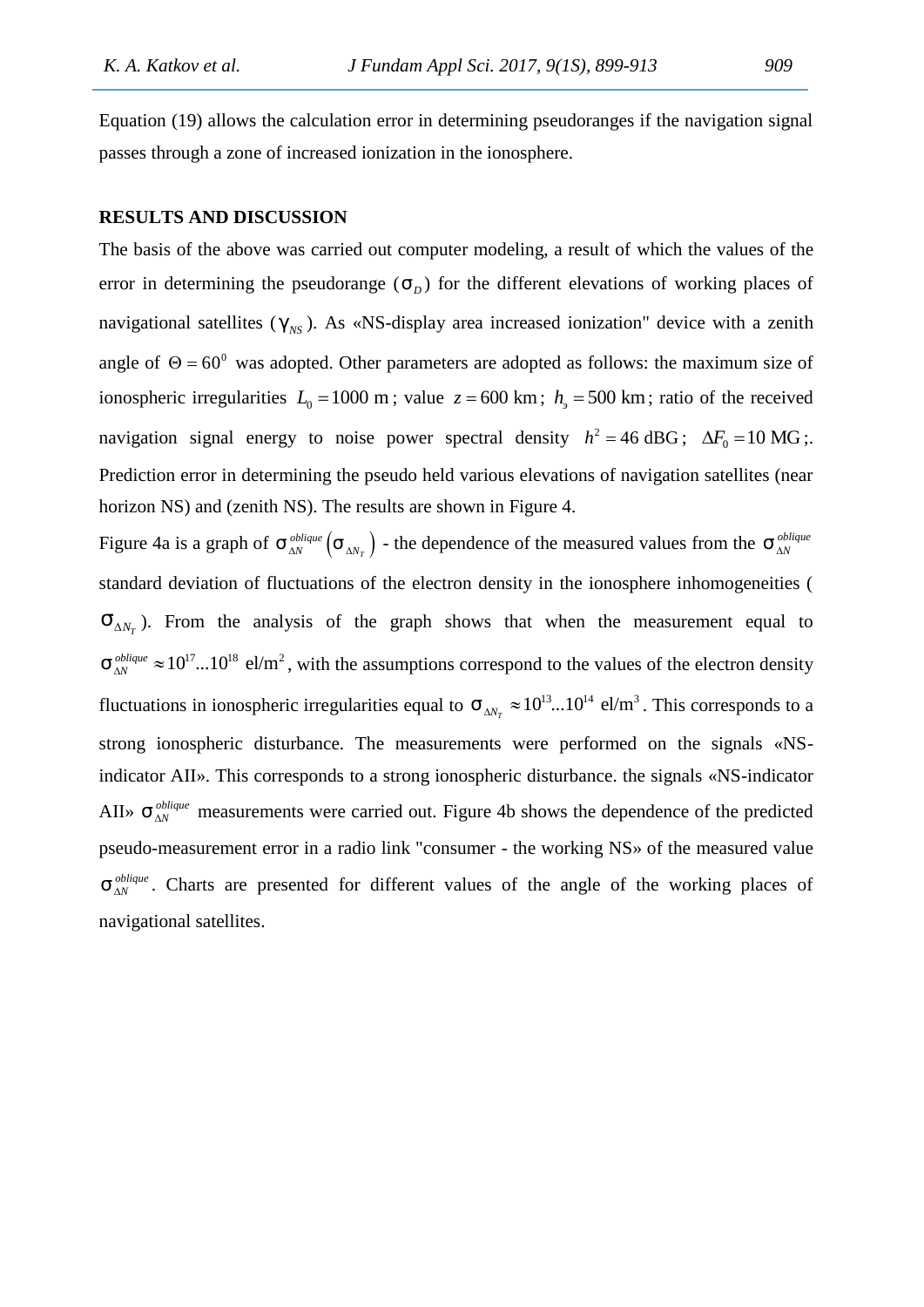

**Fig.4.** Results of computer modeling

Analysis of these graphs shows that the error in determining the pseudo up near horizon NS will be much higher than before the zenith NS. When an ionospheric strong ionospheric measurement error for pseudorange near horizon NS increases up to tens of meters, and may reach values of 70 - 80 m. This error does not correspond to the requirements of measurement accuracy requirements for satellite navigation systems. In this case, the information system should signal the user equipment to reduce the accuracy of positioning.

## **CONCLUSION**

The presented method of forecasting accuracy will determine the definition of pseudo positioning probable error of the consumer in the event of artificial ionospheric disturbances. This requires the creation of an information system for monitoring the ionosphere and the connection to the consumer system. The information system should receive signals from all currently visible NS and conduct quality analysis of radio "NS - Base station". In the presence of artificial ionospheric formations information system determines the coordinates of the field increased ionization and analyzes information from consumers regarding their choice for the working session positioning NS. Information system must determine whether the passage of navigation signal from a selected user desktop NS through the detected area of the increased ionization. If the track navigation signal falls into this area of information system should calculate the predicted value of the pseudo-error determination. If this error does not exceed the permissible values, the user equipment continues to operate normally. Otherwise, you need to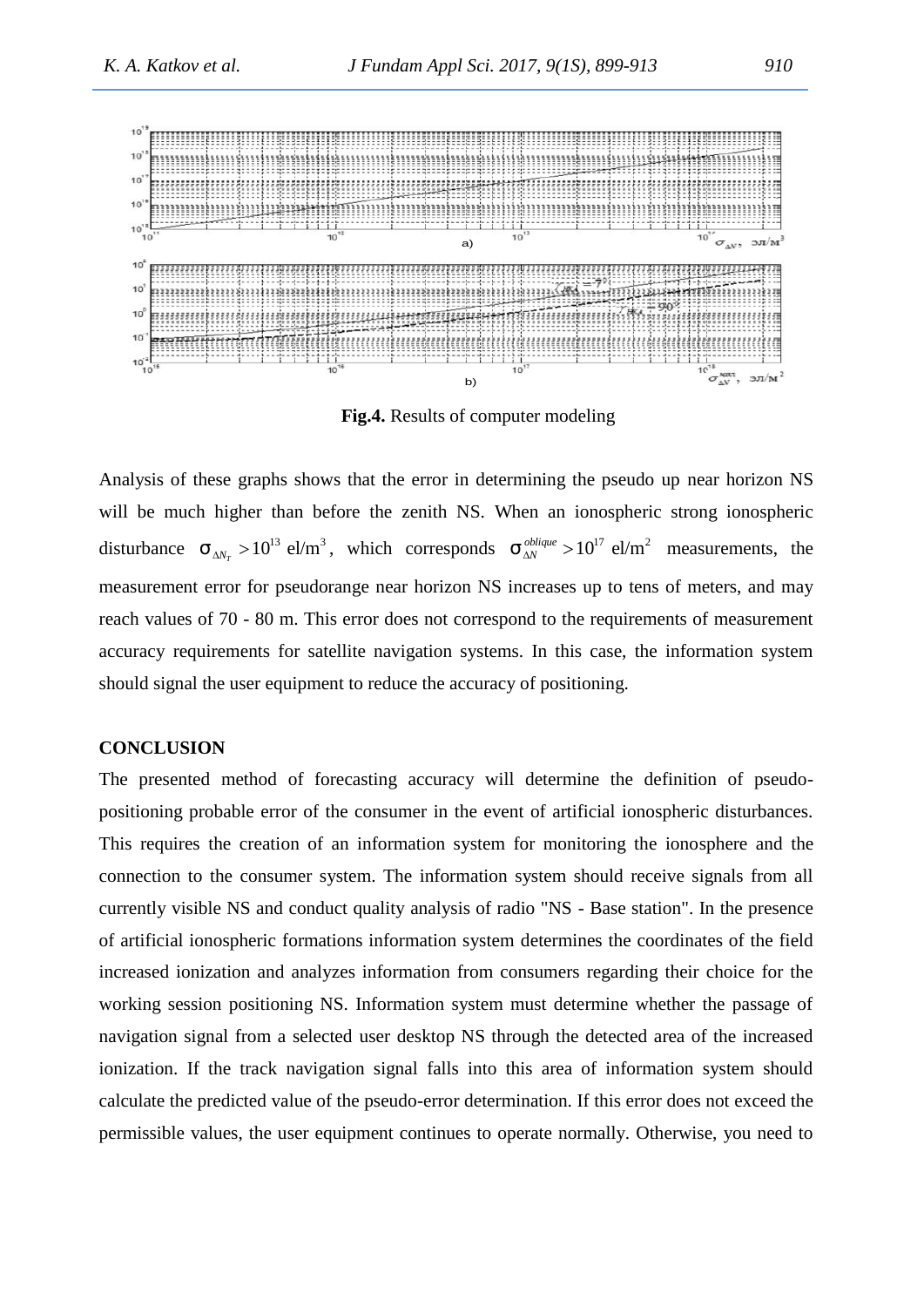give this instrument a fault signal that the navigation of the spacecraft, which will cause the change of the working constellation.

Creating such a system does not require complex equipment of each user of the measuring equipment. At the same time, it will help to keep the required positioning accuracy in the case of strong local nature of ionospheric disturbances.

## **SUMMARY**

The result of this scientific work is a new method that allows to reduce the effect of increased ionization on the occurrence of navigation errors and the positioning of satellite radio navigation systems. In addition, during the work was carried out computer modeling, an error that arises based on the data provided by the author, and allows one to verify the author's proposed method of detecting and predicting the occurrence of an error in determining the location.

## **REFERENCES**

1. Shebshaevich, V.S., Dmitriev, P.P., Ivantsevich, N.V. etc., 1993. Network satellite navigation systems. AM Radio and communication, 408 p.

2. Pashintsev, V.P., Katkov, K.A., Gakhov, R.P., Malofey, O.P., Shevchenko, V.A., 2012. Satellite navigation with ionospheric disturbances. Stavropol: NCSTU, 259 p.

3. Langley, R.B. 2000. Dilution of precision. GPS World, Advanstar Communications, Eugene, OR 97401.

4. Camargo, P., O., Monico, J., F., G., Ferreira, L., D., D., 2000. Application of ionospheric correction in the equatorial region for L1 GPS users. Earth Planets Spase, 52: 1083 - 1089.

5. Lobanov, B.S., 2009. Study the possibility of creating in the ionosphere, space-occupying lesions, effectively interacting with electromagnetic radiation over a wide frequency range. Theory and radio communication equipment, (3): 16 - 24.

6. Hofmann-Wellenhof, B., Lichtenegger, H., Collins, J., 1994. Global Positioning System. Theory and Practice. Springer-Verlag Wien New York, pp. 356.

7. Bogush, R., L., Guiliano, F., W., Knepp, D., L., 1981. Influence of frequency-selective propagation effects on the automatic tracking signal receivers in broadband communication systems. Proc-1981, 69(7): 21 - 32.

8. Jiexian Wang, H., Lu, Baku Caiping, 2002. Dependency of GPS positioning precision on station location. GPS Solutions: 6-7.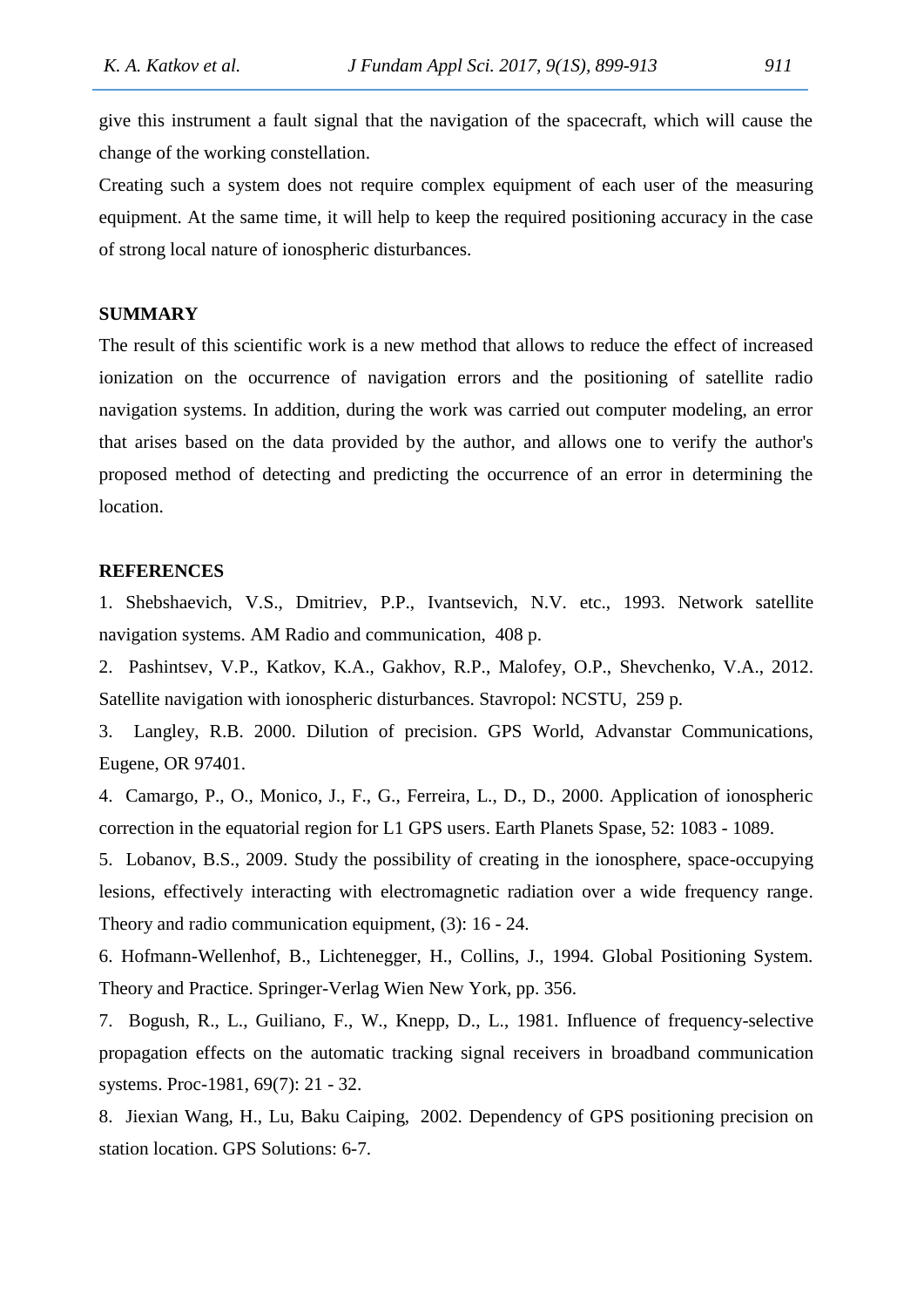9. Katkov, K.A., Pashintsev, V.P., Katkov, E.K., 2016. Information ionosphere monitoring system. Bulletin of Samara Scientific Center of the Russian Academy of Sciences, 18 (2): 907 - 912.

10. Kharisov, V.N., Perov, A.I., Boldin, V.A. 1998. The global satellite navigation system GLONASS. - M .: IPRZHR. - 680 p.

11. Tepljakov, I.M., 1984. Ionospheric distortion of digital signals with broadband modulation. Radio engineering, 8: 8 - 13.

12. Katkov, K.A., Pashintsev, V.P., Katkov, E.K., 2016. Influence perturbed ionospheric parameters for error tracking phase navigation signal. Modern science and innovation, 2  $(14):52 - 64.$ 

13. Knight, M.F, Cervera, M., Finn, A., 1999. A Comparison of Predicted and Measured GPS Performance in an Ionospheric Scintillation Environment", Proceedings of ION GPS-99, The Twelfth International Technical Meeting of the Satellite Division of the Institute of Navigation: 1437-1450.

14. Pashintsev, V.P., Solchatov, M.A., Spirin, A.M., Katkov, K.A., 2007. Evaluation pogreshneosti pseudo-range measurements for satellite navigation systems under perturbations in the ionosphere layer F. Physics of wave processes and radio systems, 10 (6): 8 - 13.

15. Katkov, K.A, Gakhova, N.N., 2012. The algorithm for determining the presence of areas of increased ionization in the ionosphere. High Tech., 13(7): 8-15.

16. Katkov, K.A., 2011. Improved navigation equipment for users of satellite radio navigation systems for use in artificial ionospheric disturbances. Information systems and technologies, 1 (63): 5-14.

17. Katkov, K.A., Kalmykov, I.A., 2013. Application of Parallel Technologies in Navigation Management under the Conditions of Artificial Ionospheric Disturbances. World Applied Sciences Journal, 26 (1): 108-113.

18. Pashintsev, V.P., Chipiga, A.F., Tsymbal, V.A., Peskov, M.V., 2016. The complex definition of the field with small-scale ionospheric irregularities according gps-monitoring. Bulletin of Samara Scientific Center of the Russian Academy of Sciences, 18 (2): 941 - 945.

19. Mamon, P.A., Polovnikov, V.I., Slezkinsky, S.K.,1980. Ballistic software spaceflight. Training. allowance. Leningrad: VICKI them. AF Mozhaisk, 1980, 622 p.

20. Kalmykov, I.A., Katkov, K.A., Timoshenko, L.I., Dunin, A.V., Gish, T.A., 2015. Application of modular technologies in the large-scale analysis of signals. Journal of Theoretical and Applied Information Technology, 80(3): 391-400.